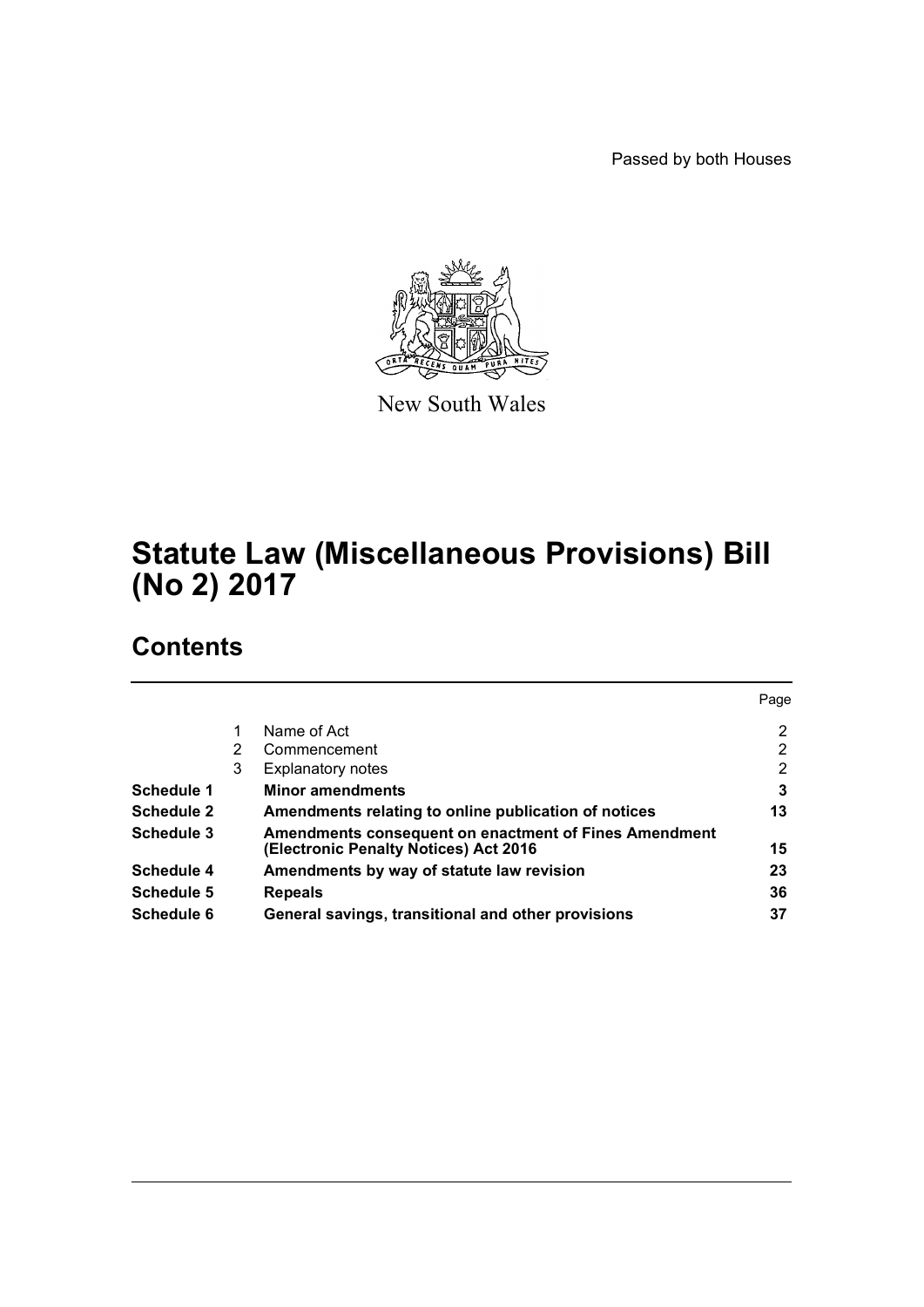*I certify that this PUBLIC BILL, which originated in the LEGISLATIVE COUNCIL, has finally passed the LEGISLATIVE COUNCIL and the LEGISLATIVE ASSEMBLY of NEW SOUTH WALES.*

*Legislative Council 2017* *Clerk of the Parliaments*



New South Wales

# **Statute Law (Miscellaneous Provisions) Bill (No 2) 2017**

Act No , 2017

An Act to repeal certain Acts and to amend certain other Acts and instruments in various respects and for the purpose of effecting statute law revision; and to make certain savings.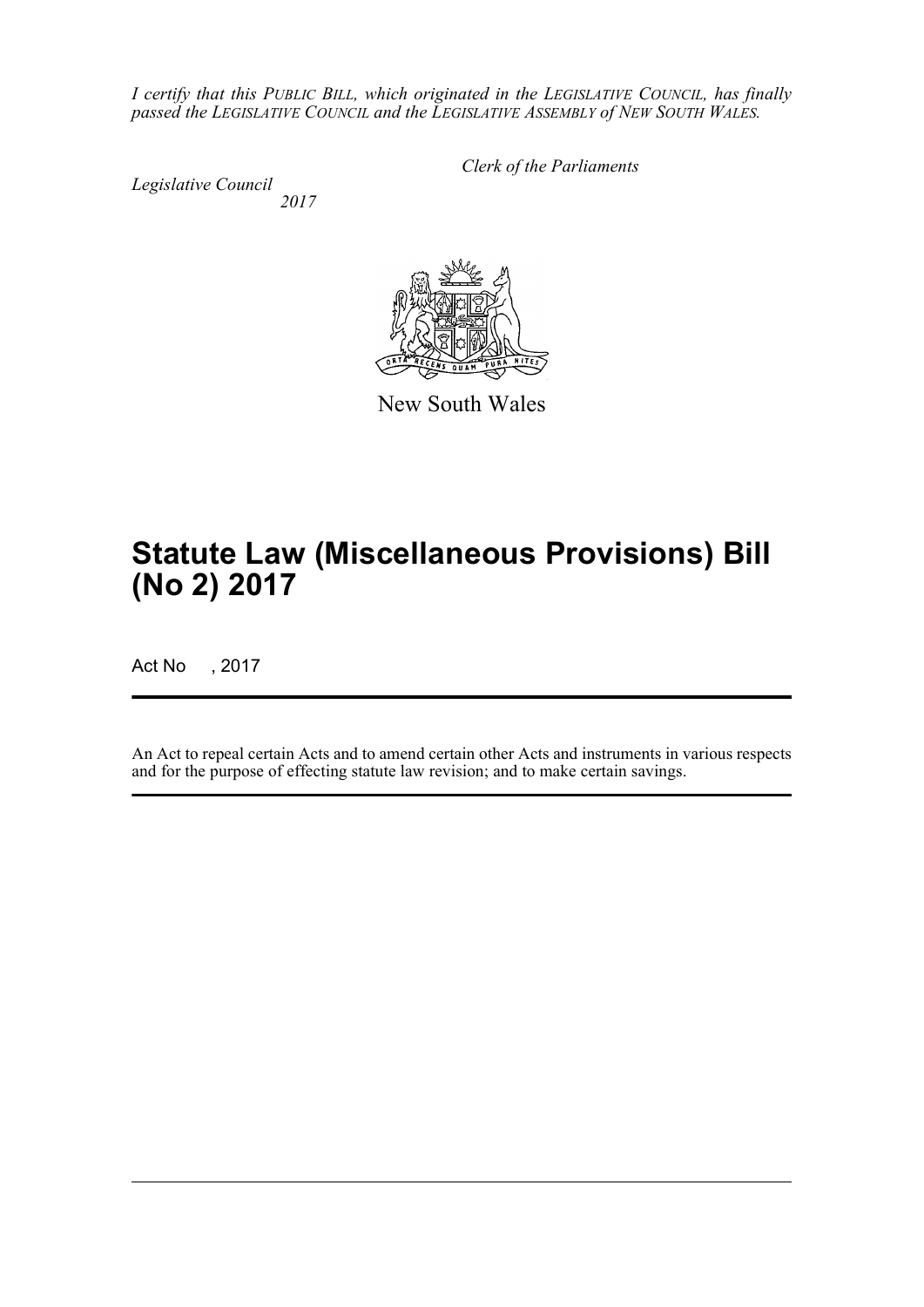Statute Law (Miscellaneous Provisions) Bill (No 2) 2017 [NSW]

### <span id="page-2-0"></span>**The Legislature of New South Wales enacts:**

### **1 Name of Act**

This Act is the *Statute Law (Miscellaneous Provisions) Act (No 2) 2017*.

### <span id="page-2-1"></span>**2 Commencement**

- (1) This Act commences 14 days after the date of assent to this Act, except as provided by this section.
- (2) The amendments made by the Schedules to this Act commence on the day or days specified in those Schedules in relation to the amendments concerned. If a commencement day is not specified, the amendments commence in accordance with subsection (1).
- (3) Schedules 2 and 4 commence on 14 January 2018.

### <span id="page-2-2"></span>**3 Explanatory notes**

The matter appearing under the heading "Explanatory note" in any of the Schedules does not form part of this Act.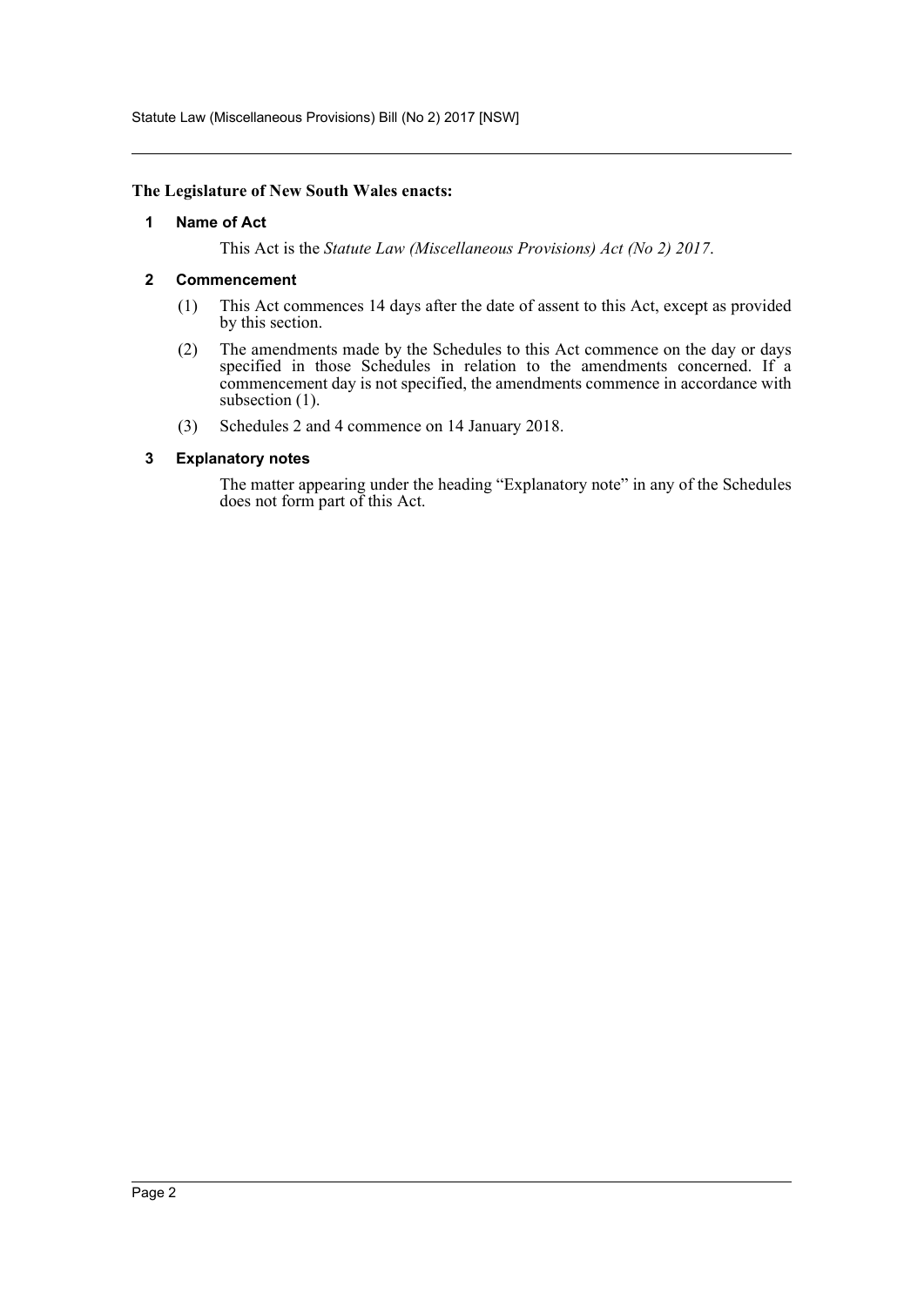# <span id="page-3-0"></span>**Schedule 1 Minor amendments**

## **1.1 Barangaroo Delivery Authority Act 2009 No 2**

### **[1] Section 9 Board of Authority**

Omit section 9 (2) (c).

### **[2] Schedule 1 Members and procedure of Board**

Omit clause 8.

### **Explanatory note**

Item [1] of the proposed amendments removes the requirement for a nominee of the City of Sydney Council to be a member of the Board of the Barangaroo Delivery Authority. Item [2] omits a redundant provision, which allowed the City of Sydney Council member to appoint a person to act as his or her alternate.

### **1.2 Biodiversity Conservation Act 2016 No 63**

### **[1] Section 2.8 Act authorised under other legislation etc**

Omit "protected fauna" from section 2.8 (1) (k) (i). Insert instead "protected animals".

### **[2] Section 4.30 Termination of provisional listing**

Omit "within 2 years" from section 4.30 (b). Insert instead "at the end of 2 years".

### **[3] Section 14.4 Delegation of functions by Minister or Environment Agency Head**

Insert after section 14.4 (2):

(3) In this section, a reference to a function under this Act includes a reference to a function under Part 5A of the *Local Land Services Act 2013*.

### **[4] Schedule 1 Threatened species**

Insert after "(Section 4.2)":

**Note.** Any species that is listed under the *Environment Protection and Biodiversity Conservation Act 1999* of the Commonwealth is marked with an asterisk.

### **[5] Schedule 1, Part 2, Division 3**

Insert in appropriate order in Division 3 of Part 2 of the Schedule under the heading "Fabaceae":

*Acacia meiantha* Tindale & Herscovitch

### **[6] Schedule 1, Part 2, Division 3**

Insert in appropriate order under the heading "Orchidaceae":

*Diuris eborensis* D.L. Jones

### **[7] Schedule 1, Part 2, Division 3**

Omit the matter relating to "*Pterostylis bicornis* D.L. Jones & M.A. Clem Horned Greenhood" under the heading "Orchidaceae".

Insert instead:

*Pterostylis bicornis* D.L. Jones & M.A. Clem Horned Greenhood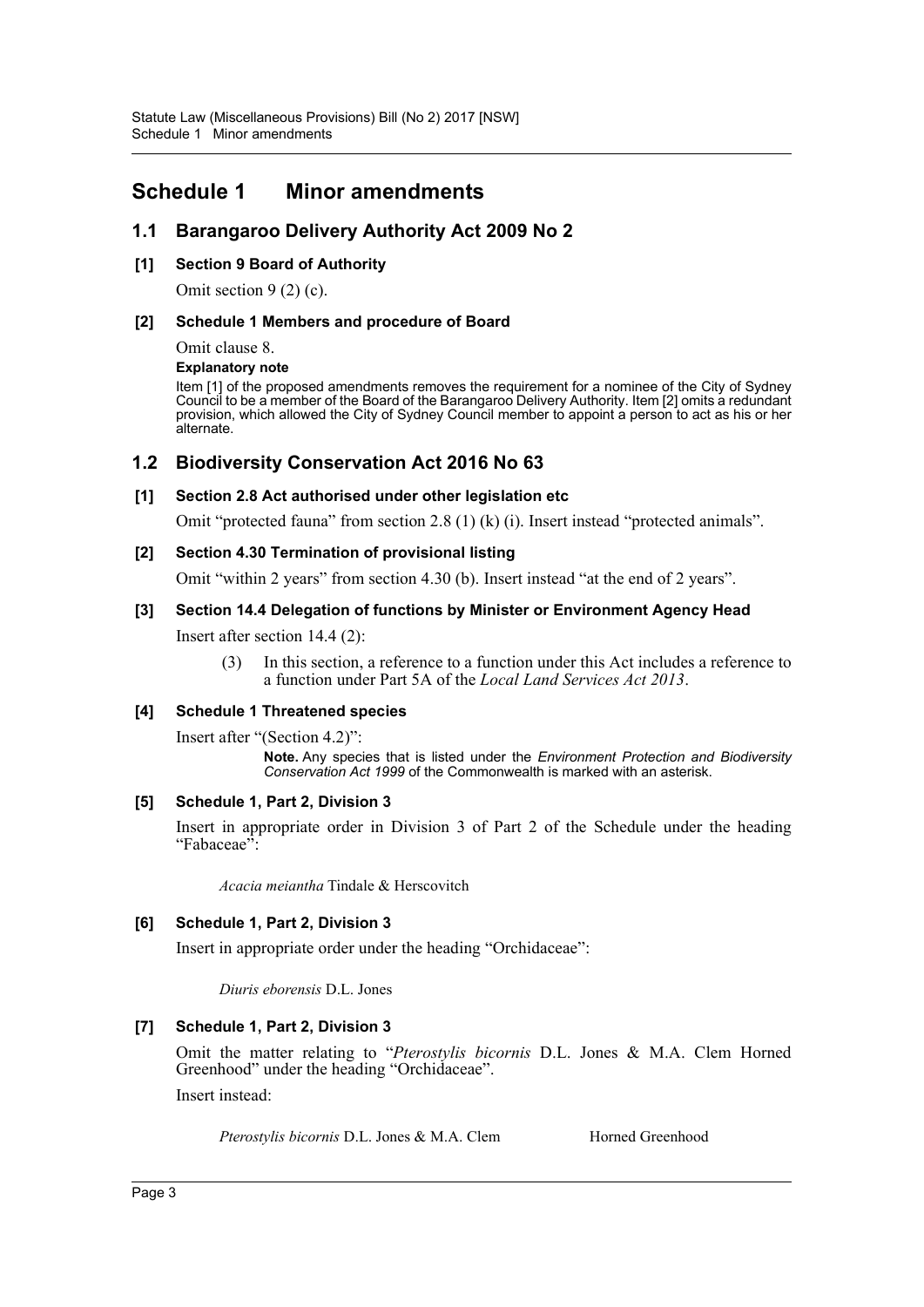### **[8] Schedule 1, Part 2, Division 4**

Omit the matter relating to "*Liopholis whitii* (Lacép[egrave]de, 1804)" from the table. Insert instead:

*Liopholis whitii* (Lacépède, 1804) White's Skink population in the

Broken Hill Complex Bioregion

### **[9] Schedule 1, Part 3, Division 3**

Omit the matter relating to "*Epacris purpurascens* var. *purpurascens*" from the table. Insert instead:

*Epacris purpurascens* Sims var. *purpurascens*

### **[10] Schedule 2 Threatened ecological communities**

Insert after "(Section 4.2)":

**Note.** Any ecological community that is listed under the *Environment Protection and Biodiversity Conservation Act 1999* of the Commonwealth is marked with an asterisk.

#### **[11] Schedule 2**

Insert "of the TSC Act" after "Division 5 of Part 2" wherever occurring.

#### **[12] Schedule 3 Extinct species, species extinct in the wild and collapsed ecological communities**

Insert after "(Section 4.2)":

**Note.** Any species or ecological community that is listed under the *Environment Protection and Biodiversity Conservation Act 1999* of the Commonwealth is marked with an asterisk.

#### **[13] Schedule 3, Part 1**

Omit "**Animals**". Insert instead:

### **Division 1 Animals**

### **[14] Schedule 3, Part 1**

Omit "**Plants**". Insert instead:

### **Division 2 Plants**

#### **Commencement**

The amendments to the *Biodiversity Conservation Act 2016* commence on the date of assent to this Act.

#### **Explanatory note**

Item [3] of the proposed amendments enables the Minister for the Environment and the Chief Executive of the Office of Environment and Heritage to delegate the exercise of their functions under provisions of the *Local Land Services Act 2013* relating to native vegetation land management in rural areas in the same way as they can delegate the exercise of their functions under the *Biodiversity Conservation Act 2016*.

When the *Threatened Species Conservation Act 1995* (the *TSC Act*) was repealed by the *Biodiversity Conservation Act 2016* (the *BC Act*), the list of threatened species and ecological communities was transferred to the relevant Schedule of the BC Act. Items [4], [10] and [12] insert a note that explains the significance of the asterisk in the Schedules of species and ecological communities (that were originally contained in the TSC Act)—namely in Schedules 1–3 to the BC Act. Species and ecological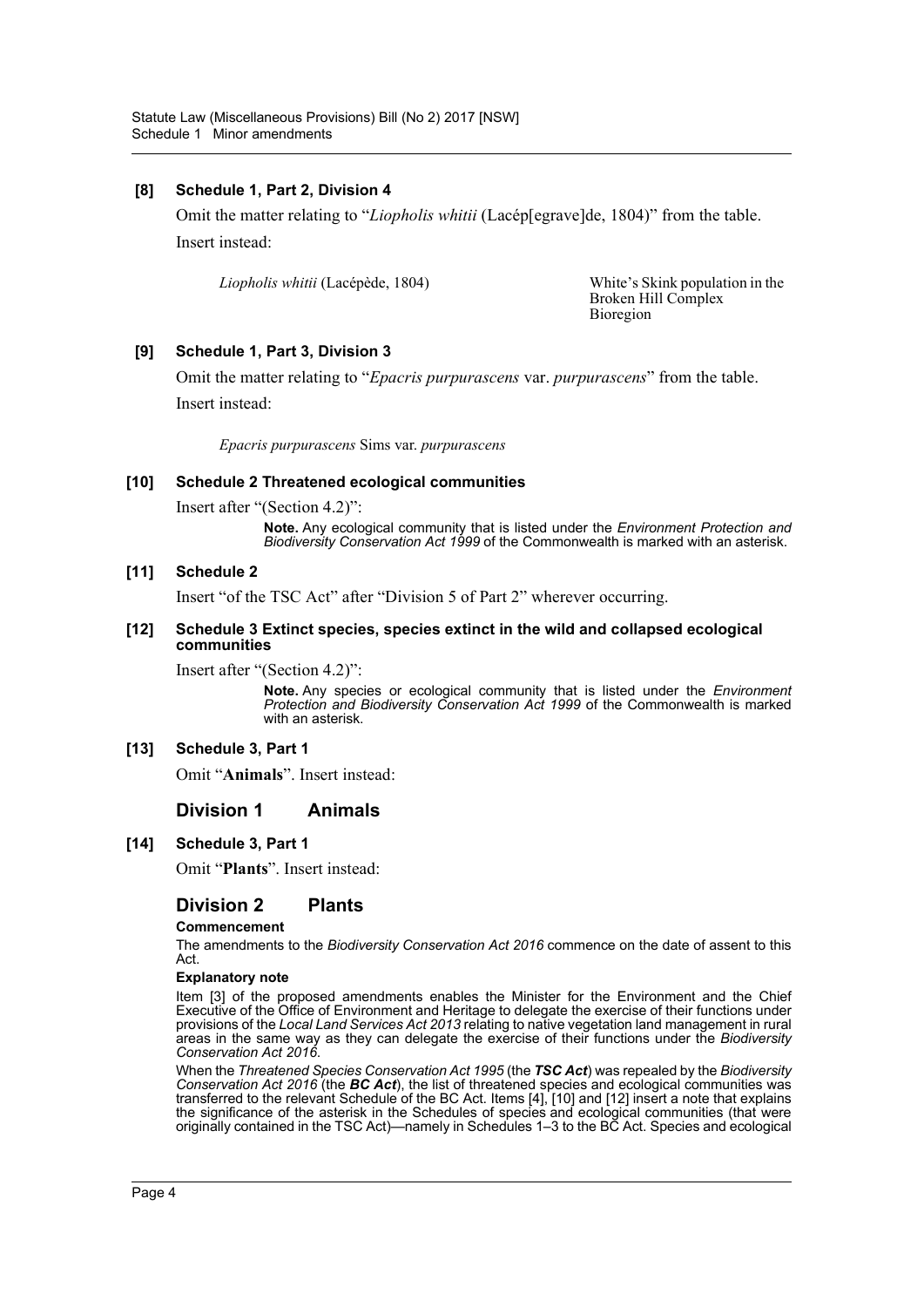communities marked with an asterisk are also nationally listed in the *Environment Protection and Biodiversity Conservation Act 1999* of the Commonwealth.

Items [5] and [6] insert provisions that were in the TSC Act before its repeal. Those provisions were inserted into the TSC Act by Notices of Final Determination made by the Scientific Committee and published in Gazette No 86 of 2 October 2015.

Item [1] corrects a reference so as to refer to the relevant defined expression.

Item [2] corrects a reference to a period of time.

Items [7]–[9] correct typographical errors.

Item [11] clarifies references to the TSC Act.

Items [13] and [14] insert Division headings.

### **1.3 Children and Young Persons (Care and Protection) Act 1998 No 157**

#### **[1] Section 73 Order accepting undertakings**

Omit "birth mother or birth father" from paragraph (b) of the definition of *responsible person* in section 73 (7).

Insert instead "birth mother, birth father, adoptive mother or adoptive father".

#### **[2] Section 245I Commonwealth agencies**

Omit section 245I (d). Insert instead:

- (d) the Commonwealth Department of Immigration and Border Protection, or any successor of that Department,
- (e) the Indigenous Affairs Group within the Commonwealth Department of the Prime Minister and Cabinet, or any successor of that group or Department that is responsible for indigenous affairs.

#### **[3] Section 260 Evidence of young children**

Omit "section 406 of the *Crimes Act 1900*" wherever occurring in section 260 (1) and (2).

Insert instead "section 284 of the *Criminal Procedure Act 1986*".

#### **Explanatory note**

Item [1] of the proposed amendments enables the Children's Court to make an order accepting undertakings with respect to the care and protection of a child or young person that are given by the adoptive mother or father of the child or young person if, after inquiring into a care application in relation to the child or young person (other than an application for a guardianship order), the Court is satisfied that the child or young person is in need of care and protection. At present, such undertakings may be accepted from the birth mother or birth father of the child or young person who does not have parental responsibility or care responsibility for the child or young person but not from an adoptive parent who does not have such responsibility.

Item [2] updates a reference to the former Commonwealth Department of Immigration and Multicultural and Indigenous Affairs, part of which has been incorporated into the Department of Immigration and Border Protection, to ensure that provisions of the Act dealing with the exchange of information do not impose requirements on that new Department.

Item [3] updates references to a provision of the *Crimes Act 1900* (which has been repealed and superseded by a similar provision of the *Criminal Procedure Act 1986*) to enable an authorised officer to take the deposition of a dangerously ill person in the same way as if a prosecution were pending before a court.

### **1.4 Children and Young Persons (Care and Protection) Regulation 2012**

#### **Clause 8 Prescribed bodies**

Omit clause 8 (1) (i). Insert instead:

(i) the Commonwealth Department of Immigration and Border Protection, or any successor of that Department,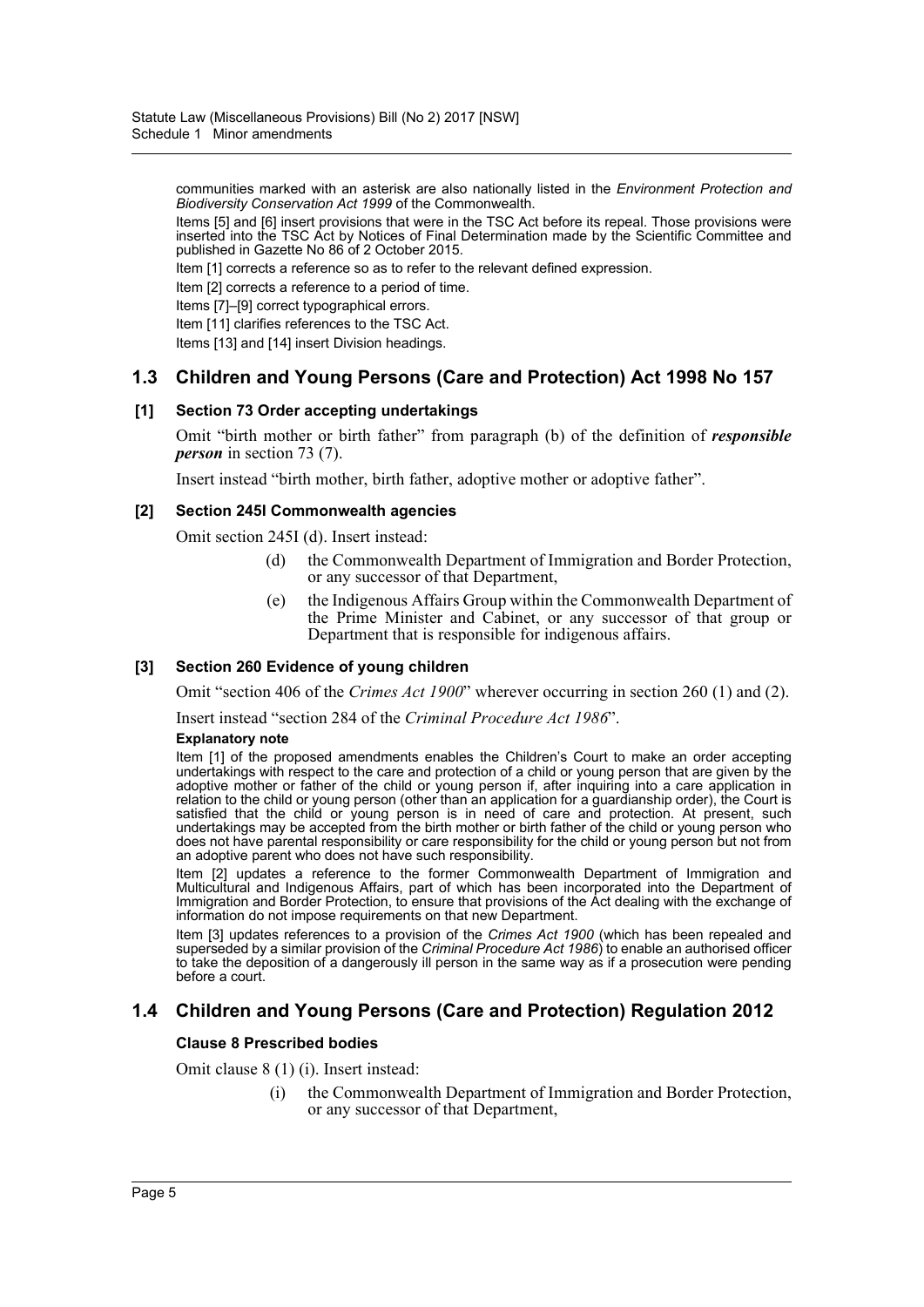(ia) the Indigenous Affairs Group within the Commonwealth Department of the Prime Minister and Cabinet, or any successor of that group or Department that is responsible for indigenous affairs.

#### **Explanatory note**

The proposed amendment is related to the amendments to the *Children and Young Persons (Care and Protection) Act 1998* in this Schedule.

### **1.5 Combat Sports Act 2013 No 96**

#### **[1] Section 15 Duration of registration**

Insert after section 15 (3):

(4) If a person who is registered as a combatant of a specified registration class or classes applies to the Authority during the person's term of registration to be registered again as a combatant of the same registration class or classes, the person's term of registration is extended until the Authority registers the person again or refuses to register the person again.

#### **[2] Section 28 Duration of registration**

Insert after section 28 (2):

(3) If a person who is registered as an industry participant or promoter of a specified registration class or classes applies to the Authority during the person's term of registration to be registered again as an industry participant or promoter of the same registration class or classes, the person's term of registration is extended until the Authority registers the person again or refuses to register the person again.

#### **Explanatory note**

The proposed amendments provide that if a registered combatant, industry participant or promoter applies to be registered again in the same class of registration, the existing registration remains in force until the application is determined.

### **1.6 Crown Land Legislation Amendment Act 2017 No 17**

### **[1] Schedule 2 Amendment of legislation referring to reserve trusts**

Omit "*2016*")" from Schedule 2.12 [5]. Insert instead "*2016*)".

### **[2] Schedule 3 Amendment of legislation relating to Crown roads**

Omit "**38**" from the heading to Schedule 3.2 [5]. Insert instead "**38 (1)**".

#### **[3] Schedule 3.2 [6A]**

Insert after Schedule 3.2 [6]:

### **[6A] Section 38 (2) (b)**

#### Omit the paragraph.

#### **Explanatory note**

Item [3] of the proposed amendments removes a redundant reference to the vesting in a council of non-council public roads from an amending provision that limits the application of certain public road closure provisions of the *Roads Act 1993* to non-council public roads. Item [2] makes a consequential amendment.

Item [1] corrects punctuation.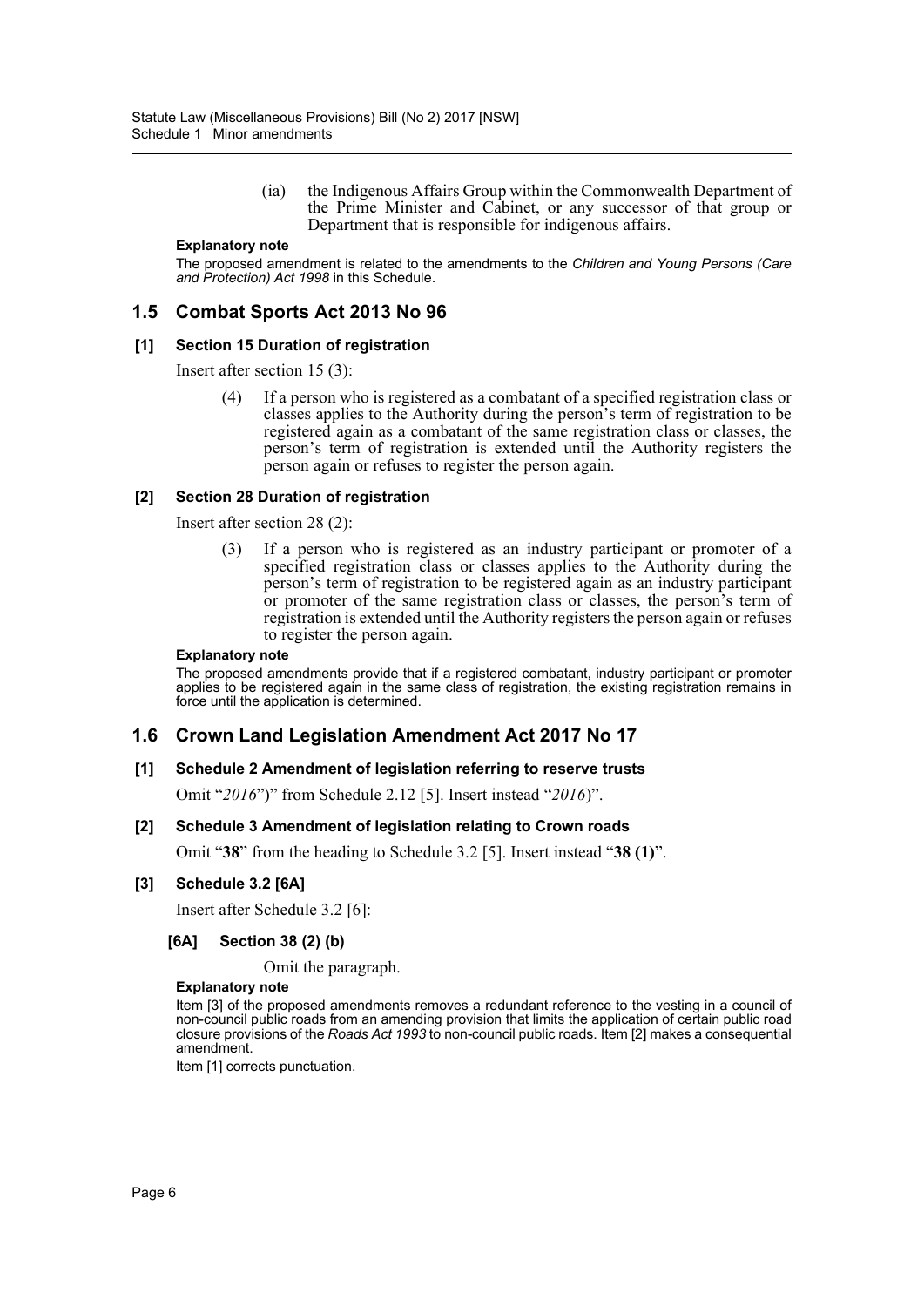# **1.7 Crown Land Management Act 2016 No 58**

### **[1] Section 5.37**

Omit the section. Insert instead:

### **5.37 Transfer of land—enclosure permit**

- (1) If an enclosure permit has been granted to a holder of land and the holder of land subsequently transfers the land to another person:
	- (a) the permit remains in force in respect of the land, and
	- (b) the holder for the time being of the land is liable for payment of rent (including arrears of rent and interest) in respect of the enclosure.
- (2) The person to whom the land is transferred must, in the manner and within the period prescribed by the regulations, notify the Secretary of the date of the transfer and the person's name and address.

Maximum penalty (subsection (2)): 50 penalty units.

### **[2] Section 12.13 Holding cannot be transferred if in arrears**

Omit "or enclosure permit" and "or permit" wherever occurring.

#### **Explanatory note**

The proposed amendments replace a provision of the Act that deals with the effects of a transfer of an enclosure permit (for the enclosure of a Crown road or watercourse) with a provision that deals with the effects of a transfer of land in respect of which an enclosure permit is in force. The amendments will make the substituted provision consistent with an existing provision of the *Crown Lands Act 1989*, which is to be replaced by the amended Act.

### **1.8 Energy Services Corporations Act 1995 No 95**

### **Schedule 1 Energy services corporations**

Omit "Endeavour Energy" from Part 2.

#### **Explanatory note**

The proposed amendment removes a redundant reference to the corporation Endeavour Energy constituted as an energy services corporation by the *Energy Services Corporations Act 1995*. Endeavour Energy has ceased to be an energy services corporation under that Act as a consequence of an order made by the Treasurer under the *Electricity Network Assets (Authorised Transactions) Act 2015* converting the corporation into a Ministerial Holding Corporation. The order was made on 14 June 2017.

## **1.9 Government Information (Public Access) Act 2009 No 52**

#### **[1] Schedule 1 Information for which there is conclusive presumption of overriding public interest against disclosure**

Omit "*Biofuel (Ethanol Content) Act 2007*—section 21 (Secrecy)" from clause 1 (1).

Insert instead "*Biofuels Act 2007*—section 25 (Secrecy)".

### **[2] Schedule 1, clause 1 (1)**

Omit "(Confidentiality guidelines)". Insert instead "(Confidentiality guideline)".

### **[3] Schedule 1, clause 7 (b)**

Insert "the State Intelligence Command or" after "document created by".

#### **Explanatory note**

Item [3] of the proposed amendments provides for a conclusive presumption of overriding public interest against disclosure of information contained in documents created by the State Intelligence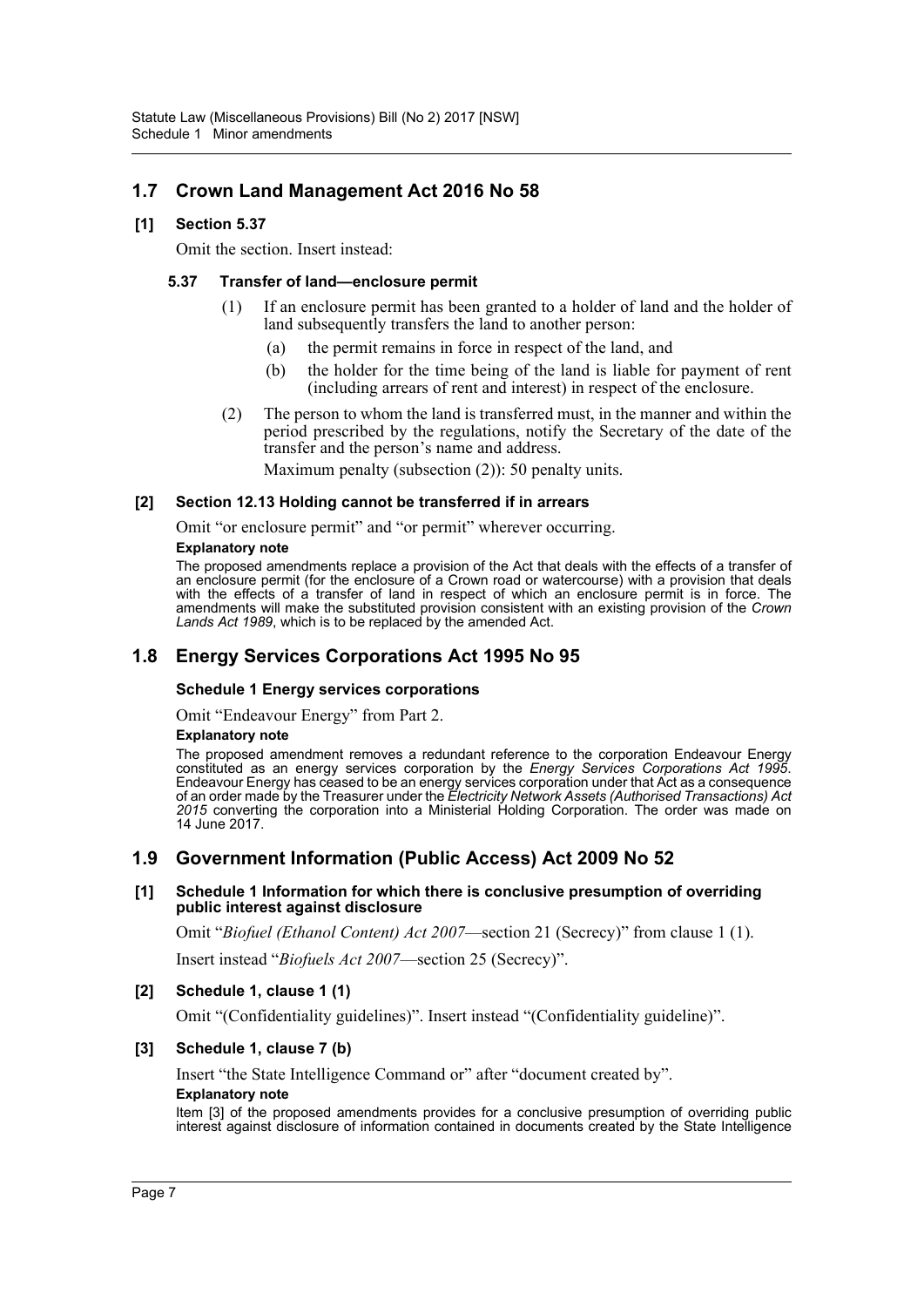Command of the NSW Police Force as a consequence of the restructure of divisions of the NSW Police Force responsible for the collection, analysis and dissemination of intelligence. Item [1] updates a reference to a renamed Act. Item [2] corrects a cross-reference.

# **1.10 Home Building Act 1989 No 147**

### **Section 119A Definitions**

Omit the definition of *loose-fill asbestos insulation*. Insert instead:

*loose-fill asbestos insulation* means loose-fill asbestos used as ceiling insulation.

#### **Explanatory note**

The proposed amendment will extend provisions of the *Home Building Act 1989* relating to residential premises containing loose-fill asbestos ceiling insulation so that the provisions apply to any type of loose-fill asbestos. The provisions include requirements for the Commissioner for Fair Trading to keep a register of residential premises that contain, or have contained, loose-fill asbestos ceiling insulation and for owners of those premises to display warning signs at the premises. Currently, the provisions are limited to premises containing loose-fill amosite or crocidolite asbestos. The amendment will also have the effect of extending, in a similar way, the application of a duty concession under the *Duties Act 1997* for the purchase of residential property that replaces residential premises (containing loose-fill asbestos insulation) acquired by an authority of the State.

## **1.11 Industrial Relations Act 1996 No 17**

### **[1] Section 161 Annual report**

Insert ", within 6 months after the end of the year to which the annual report relates" after "House of Parliament".

#### **[2] Dictionary, definition of "public sector industrial agreement"**

Omit "section 86". Insert instead "section 87".

#### **Explanatory note**

Item [1] of the proposed amendments provides that the annual report that is required to be provided to the Minister for Industrial Relations by the Chief Commissioner of the Industrial Relations Commission is to be provided within 6 months after the end of each year to which the report relates. Item [2] corrects a cross-reference.

### **1.12 Motor Accident Injuries Act 2017 No 10**

#### **[1] Section 2.25 Adjustment of premiums and Fund levies in case of excess profits or excess losses**

Omit "filed profits" where secondly occurring in section 2.25 (1) (b) and (c).

Insert instead "filed premiums".

### **[2] Section 2.25 (9)**

Insert in alphabetical order:

*filed premium* means a premium filed with the Authority under this Division (and not rejected by the Authority).

### **[3] Section 2.25 (9), definition of "filed profit"**

Omit "the premiums filed with the Authority under this Division (and not rejected by the Authority)<sup>7</sup>.

Insert instead "filed premiums".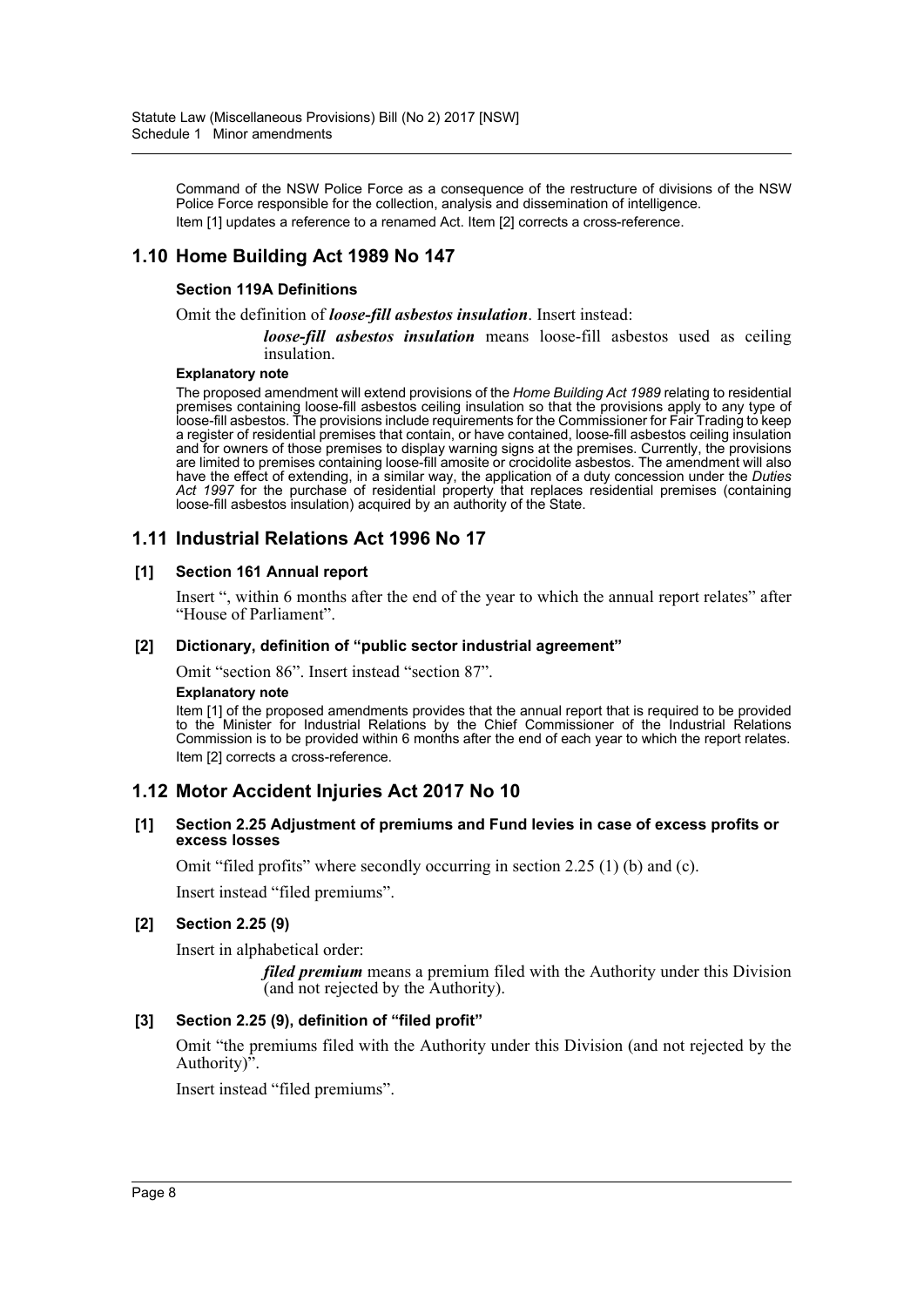### **[4] Section 4.5 Limits on economic loss**

Insert "statutory benefits or" after "payable on" in section 4.5 (1) (d).

#### **Explanatory note**

The *Motor Accident Injuries Act 2017* requires the State Insurance Regulatory Authority to undertake a review of the premium income of insurers licensed under that Act if the realised underwriting profits (or shortfall in profits) of the insurers has exceeded the estimated profits on which the premiums filed under the Act are based. A review is required only where there has been an excess profit for 1 or more years, or an excess loss for 2 or more years, exceeding a specified percentage of the estimated profits.

Item [1] of the proposed amendments changes the manner in which the excess profit or loss is calculated (for the purpose of establishing whether a review is required) by providing that the excess profit or loss must exceed a specified percentage of the premiums filed by insurers under that Act (rather than a percentage of the estimated profits). Items [2] and [3] make consequential amendments.

Item [4] ensures that a provision relating to the award of damages by way of reimbursement for income tax applies to tax paid on statutory benefits under the *Motor Accident Injuries Act 2017* in the same way as it applies to tax paid on workers compensation benefits.

### **1.13 Ombudsman Act 1974 No 68**

#### **[1] Section 8 Deputy Ombudsman and Assistant Ombudsman**

Omit " $(4)$  (b)– $(d)$ " from section 8 (2). Insert instead " $(4)$  (b) and  $(c)$ ".

#### **[2] Section 8 (4C) (c)**

Omit "Minister". Insert instead "Ombudsman".

#### **[3] Section 15 Reasons for refusal to conciliate, investigate or continue to investigate**

Insert after section 15 (1):

- (2) However, the Ombudsman may inform the complainant orally of his or her decision and the reasons for the decision if:
	- (a) the complaint concerned was made orally, and
	- (b) the complainant consents to being informed orally.

### **[4] Section 25JA**

Insert after section 25J:

### **25JA Head of agency may delegate functions**

The head of an agency may delegate any of the functions of the head of the agency under this Part to a person employed in the agency.

### **[5] Section 35E**

Insert after section 35D:

#### **35E Referral of online complaints about public authorities**

- (1) If the Ombudsman receives an online complaint that appears to relate to the conduct of a public authority, the Ombudsman is required to refer the complaint to the public authority.
- (2) The Ombudsman is not required to refer an online complaint under subsection (1) if the Ombudsman is otherwise required to deal with the complaint under this Act or any other Act.
- (3) This section does not apply to: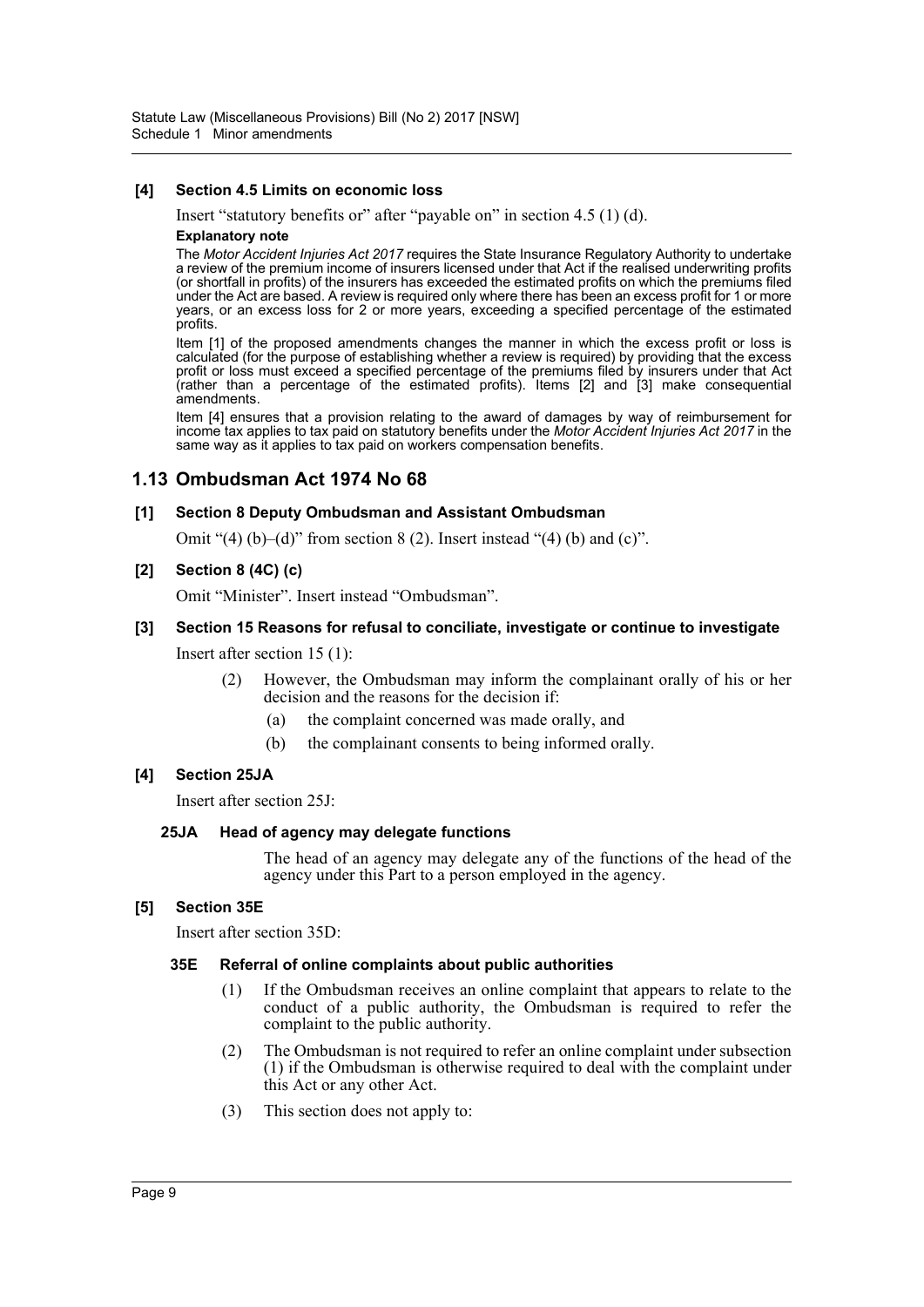- (a) a complaint that may be dealt with under a complaint referral arrangement under section 42, or
- (b) a matter that may be dealt with under an arrangement between the Ombudsman and the President of the Civil and Administrative Tribunal under section 35D.
- (4) In this section, *online complaint* means a complaint (however described) that is made about a public authority through an online system approved by the Minister that enables members of the public to lodge complaints about public authorities online.

### **[6] Schedule 1 Excluded conduct of public authorities**

#### Omit item 22.

### **Explanatory note**

Item [2] of the proposed amendments provides that a Deputy Ombudsman or an Assistant Ombudsman may resign by writing to the Ombudsman (rather than to the Premier, as is currently the case). Item [1] makes it clear that a Deputy Ombudsman or an Assistant Ombudsman is not required to resign by writing to the Governor.

Item [3] provides that the Ombudsman may advise a complainant orally (rather than in writing, as is currently the case) of a decision to refuse to conciliate or investigate a complaint, or to discontinue an investigation, if the complaint was made orally and the complainant consents to being informed orally.

Item [4] provides that the head of a government or non-government agency who is required to notify the Ombudsman of any child abuse allegations or convictions against an employee of the agency may delegate those functions to a person employed in the agency.

Item [5] enables the Ombudsman to deal with a complaint about a public authority that is made by a member of the public through an online complaints system by referring the complaint to the public authority.

Item [6] removes a redundant reference to conduct by the Hen Quota Committee under the *Egg Industry (Repeal and Deregulation) Act 1989*, which was repealed in 1991.

# **1.14 Partnership Act 1892 No 12**

### **Section 81 Regulations**

Insert after section 81 (2) (d):

the waiver or refund of the whole or any part of the fees payable under this Act.

#### **Explanatory note**

The proposed amendment makes it clear that the regulations under the *Partnership Act 1892* may provide for the waiver or refund of any fees payable under that Act.

### **1.15 Protection of the Environment Operations Act 1997 No 156**

### **[1] Section 216 Time within which summary proceedings may be commenced**

Insert after paragraph (c4) of the definition of *prescribed offence* in section 216 (6):

- (c5) an offence arising under section 169A (Liability of directors etc for offences by corporation—offences attracting executive liability generally) that is in respect of an offence against section  $47(1)$ ,  $48(2)$ or 144AA (1) committed by a corporation, or
- (c6) an offence arising under section 169B (Liability of directors etc for offences by corporation—accessory to the commission of the offences) that is in respect of an offence against section 47 (1), 48 (2) or 144AA (1) committed by a corporation, or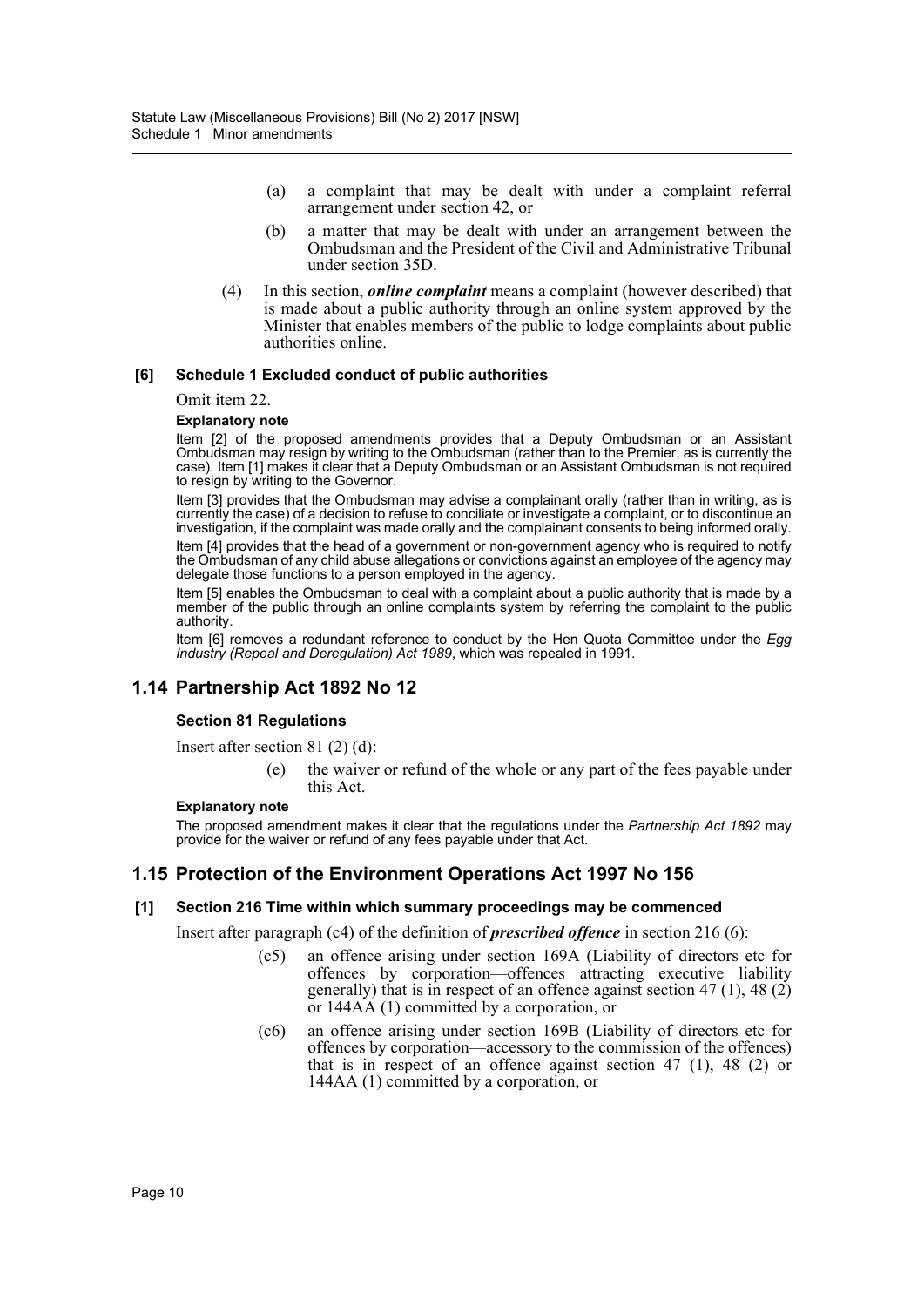### **[2] Schedule 5 Savings, transitional and other provisions**

Insert at the end of the Schedule, with appropriate Part and clause numbering:

# **Part Provisions consequent on enactment of Statute Law (Miscellaneous Provisions) Act (No 2) 2017**

#### **Time limits for prosecutions**

The amendment to section 216 (6) by the *Statute Law (Miscellaneous Provisions) Act (No 2) 2017* extends to offences arising under section 169A or 169B that are alleged to have been committed before the date of commencement of the amendment, but only if proceedings for the offence could have been commenced on that date.

#### **Commencement**

The amendments to the *Protection of the Environment Operations Act 1997* commence on the date of assent to this Act.

#### **Explanatory note**

Item [1] of the proposed amendments increases (from 12 months to 3 years) the time limit for commencing proceedings for certain corporate offences against directors of corporations and certain other corporate executives. The amendment makes the limitation period for directors and executives consistent with the limitation period that applies to the corporation that has committed the relevant corporate offence. Item [2] inserts a savings and transitional provision.

### **1.16 State Owned Corporations Act 1989 No 134**

#### **Schedule 5 Statutory SOCs**

Omit "Endeavour Energy".

#### **Explanatory note**

The proposed amendment removes a redundant reference to the statutory State owned corporation Endeavour Energy. The corporation has ceased to be a statutory State owned corporation for the purposes of the *State Owned Corporations Act 1989* as a consequence of an order made by the Treasurer under the *Electricity Network Assets (Authorised Transactions) Act 2015* converting the corporation into a Ministerial Holding Corporation. The order was made on 14 June 2017.

### **1.17 State Records Act 1998 No 17**

#### **[1] Section 3 Definitions**

Insert "Executive" after "as the" in the definition of *Director* in section 3 (1).

#### **[2] Section 63 Establishment of the Authority**

Omit "State Archives, State Archives NSW or State Archives and Records NSW" from section 63 (3).

Insert instead "NSW State Archives or NSW State Archives and Records".

#### **Explanatory note**

Item [1] of the proposed amendments updates a reference to the role of the person carrying out functions as "Director" under the *State Records Act 1998*.

Item [2] changes the alternative names given to the State Archives and Records Authority of New South Wales from State Archives, State Archives NSW or State Archives and Records NSW to NSW State Archives and NSW State Archives and Records.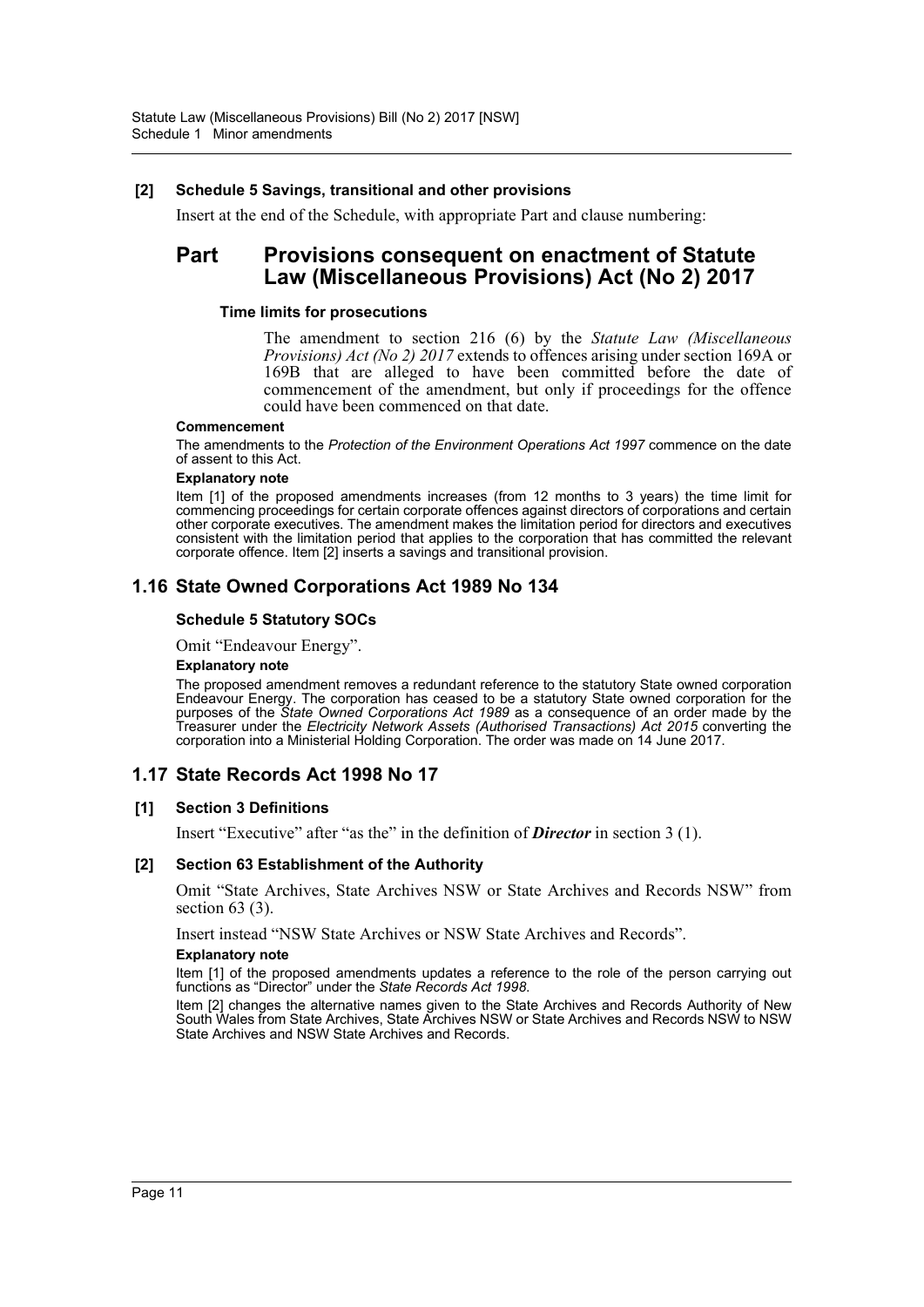# **1.18 Statutory and Other Offices Remuneration Act 1975 (1976 No 4)**

#### **Section 24Q Matters to be taken into consideration by Tribunal**

Insert "Public Service" before "Commissioner" in section 24Q (1).

#### **Explanatory note**

The proposed amendment makes it clear that a reference to the Commissioner in a provision relating to the determination of certain remuneration packages by the Statutory and Other Offices Remuneration Tribunal is a reference to the Public Service Commissioner.

## **1.19 Sydney Olympic Park Authority Act 2001 No 57**

#### **Section 32 Grant of leases, easements and licences**

Insert after section 32 (12):

(12A) Despite subsection (1), the Chief Executive, or a member of staff of the Authority designated in writing by the Chief Executive for the purposes of this subsection, may grant a licence referred to in subsection  $(1)$  (c) that is for a term of 5 years or less without having to obtain the Minister's approval for the grant.

#### **Explanatory note**

The proposed amendment to the *Sydney Olympic Park Authority Act 2001* enables the Chief Executive of the Office of Sport (or a member of staff of the Sydney Olympic Park Authority designated by the Chief Executive) to grant licences for a term of 5 years or less for the use of parts of the Millennium Parklands without having to obtain the Minister's approval for the grant.

### **1.20 University of Technology Sydney Act 1989 No 69**

#### **Section 17 Delegation**

Insert at the end of the section:

(2) If a function of the Council is delegated to the Vice-Chancellor in accordance with subsection (1) and the instrument of delegation authorises the sub-delegation of the function, the Vice-Chancellor may (subject to any condition to which the delegation is subject) sub-delegate the function to any person or body referred to in subsection (1).

#### **Explanatory note**

The proposed amendment enables the Vice-Chancellor of the University of Technology Sydney to sub-delegate to certain persons and bodies certain functions delegated to the Vice-Chancellor by the Council of the University. Sub-delegation will only be enabled if the delegation from the Council includes a power to sub-delegate, and is subject to any condition to which the delegation is subject.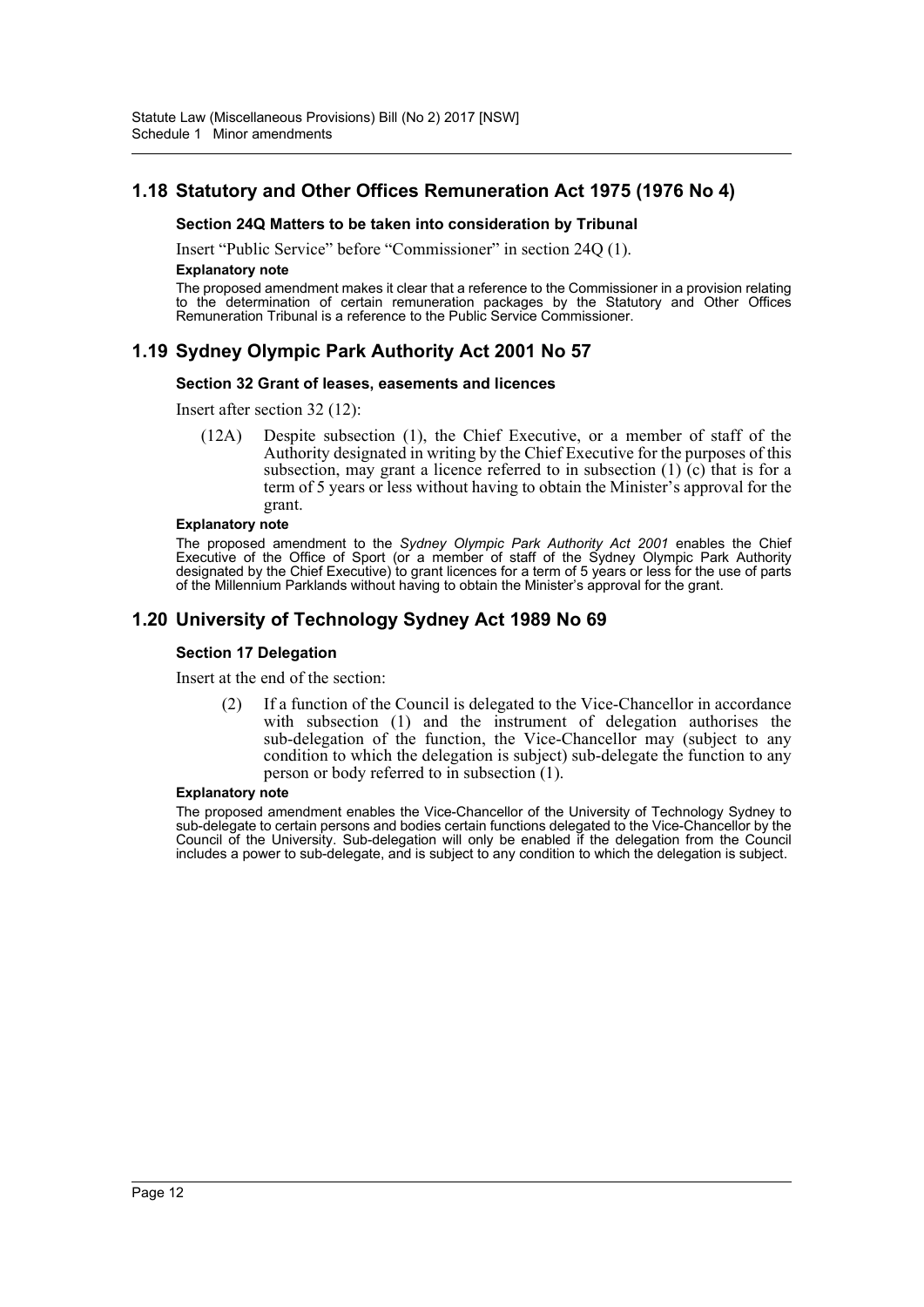# <span id="page-13-0"></span>**Schedule 2 Amendments relating to online publication of notices**

# **2.1 Conveyancers Licensing Act 2003 No 3**

### **Section 35 Advertisements include information about licensee**

Insert ", and whether in print or on a publicly accessible website" after "otherwise".

## **2.2 Co-operative Housing and Starr-Bowkett Societies Act 1998 No 11**

### **[1] Section 66 Alteration of rules by board of directors**

Omit section 66 (3). Insert instead:

- (3) The notice may, with the prior written approval of the Registrar, be given by advertisement published:
	- (a) in a newspaper (whether published in print or on a publicly accessible website) having a circulation generally in the area in which the society operates, or
	- (b) on a publicly accessible website that, in the opinion of the Registrar, is appropriate to cause the notice to come to the attention of persons in the area in which the society operates.

### **[2] Section 68 Power of Registrar to require modification of rules**

Omit section 68 (5). Insert instead:

- (5) The notice may, with the prior written approval of the Registrar, be given by advertisement published:
	- (a) in a newspaper (whether published in print or on a publicly accessible website) having a circulation generally in the area in which the society operates, or
	- (b) on a publicly accessible website that, in the opinion of the Registrar, is appropriate to cause the notice to come to the attention of persons in the area in which the society operates.

### **[3] Section 69 Power of Registrar to modify rules to facilitate transfer of engagements**

Omit section 69 (5). Insert instead:

- (5) The notice may, with the prior written approval of the Registrar, be given by advertisement published:
	- (a) in a newspaper (whether published in print or on a publicly accessible website) having a circulation generally in the area in which the society operates, or
	- (b) on a publicly accessible website that, in the opinion of the Registrar, is appropriate to cause the notice to come to the attention of persons in the area in which the society operates.

### **[4] Sections 112 (2) and 115 (4)**

Omit "circulating" wherever occurring.

Insert instead "(whether published in print or on a publicly accessible website) having a circulation".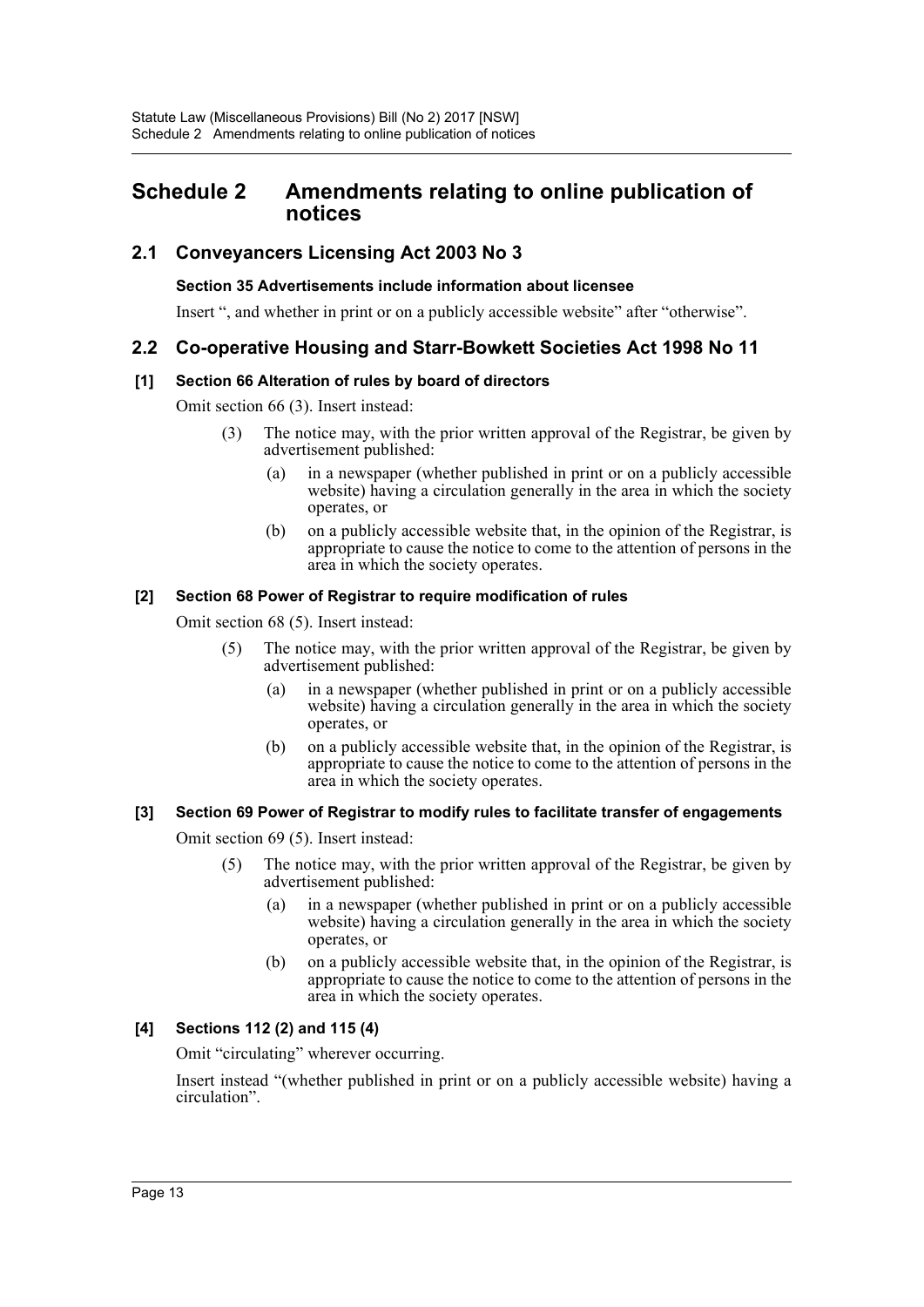# **2.3 Electricity (Consumer Safety) Act 2004 No 4**

### **Section 21 Prohibition of the sale of unsafe electrical articles**

Insert "(whether published in print or on a publicly accessible website)" after "newspapers" in section 21 $(5)$ .

# **2.4 Funeral Funds Act 1979 No 106**

### **Section 32 Schemes for transfer or amalgamation**

Insert "(whether published in print or on a publicly accessible website)" after "newspapers" in section 32  $(3)$  (b).

# **2.5 Home Building Act 1989 No 147**

### **Section 133 Evidence of publication**

Omit "newspaper office reply number" from section 133 (1) (b).

Insert instead "email address".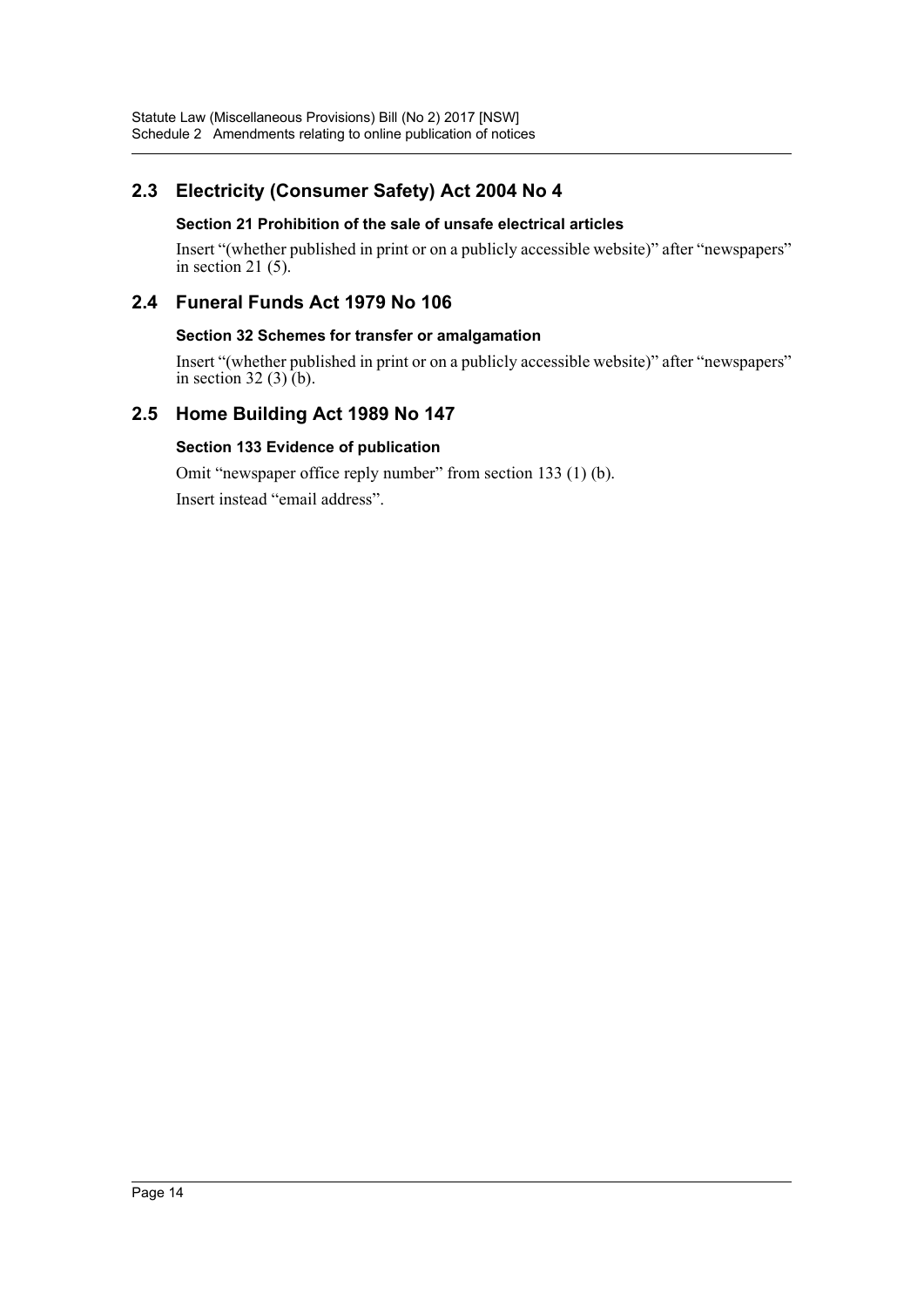# <span id="page-15-0"></span>**Schedule 3 Amendments consequent on enactment of Fines Amendment (Electronic Penalty Notices) Act 2016**

#### **Explanatory note**

The proposed amendments in this Schedule update the provisions of various Acts providing for the issue of penalty notices consequent on the enactment of the *Fines Amendment (Electronic Penalty Notices) Act 2016*. That Act amended the *Fines Act 1996* to consolidate and standardise provisions relating to penalty notices, including by transferring to the *Fines Act 1996* the substance of provisions found in specific sections of other Acts providing for the issue of penalty notices. The proposed amendments remove provisions of those sections of certain other Acts that are now duplicated in the Fines Act 1996 and consolidate and standardise the remaining provisions of those sections (which provide for matters such as who may issue penalty notices, the offences for which penalty notices may be issued and the amount of penalty payable).

### **3.1 Casino Control Act 1992 No 15**

#### **Section 168A**

Omit the section. Insert instead:

- (1) An authorised officer may issue a penalty notice to a person if it appears to the officer that the person has committed a penalty notice offence.
- (2) A penalty notice offence is an offence against this Act or the regulations that is prescribed by the regulations as a penalty notice offence.
- (3) The *Fines Act 1996* applies to a penalty notice issued under this section. **Note.** The *Fines Act 1996* provides that, if a person issued with a penalty notice does not wish to have the matter determined by a court, the person may pay the amount specified in the notice and is not liable to any further proceedings for the alleged offence.
- (4) However:
	- (a) section 22A (1) of the *Fines Act 1996* does not apply in relation to disciplinary action under section 23 or 59 of this Act, and
	- (b) despite section 22A (2) of the *Fines Act 1996*, when an amount is paid under this section in respect of a penalty notice issued to a person, the person is:
		- (i) for the purposes of section 23 of this Act—taken to have contravened the provision of this Act to which the penalty notice relates, or
		- (ii) for the purposes of section 59 of this Act—taken to have been convicted of the offence to which the penalty notice relates.
- (5) The amount payable under a penalty notice issued under this section is the amount prescribed for the alleged offence by the regulations (not exceeding the maximum amount of penalty that could be imposed for the offence by a court).
- (6) This section does not limit the operation of any other provision of, or made under, this or any other Act relating to proceedings that may be taken in respect of offences.
- (7) In this section, *authorised officer* means a police officer or an inspector.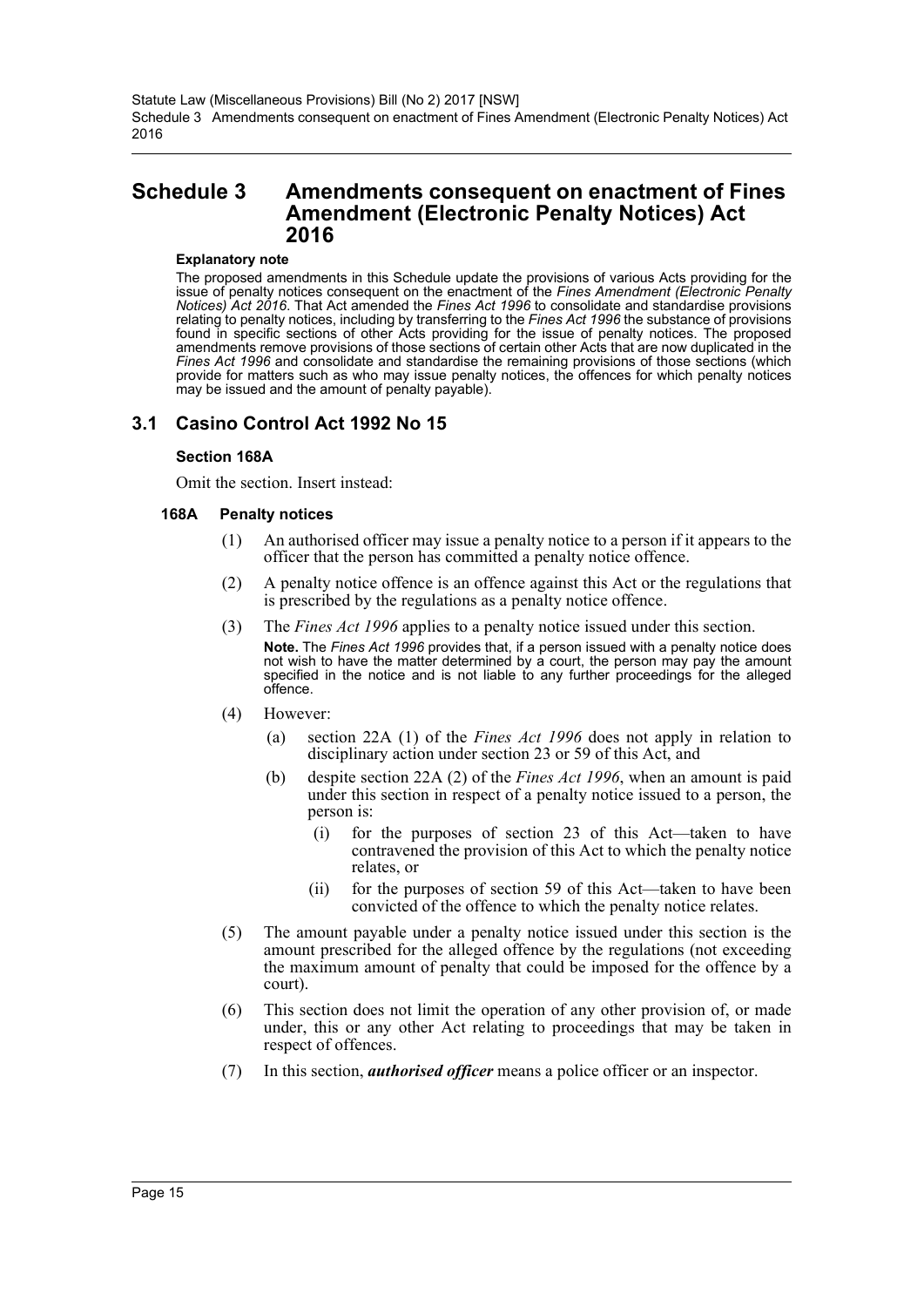# **3.2 Centennial Park and Moore Park Trust Act 1983 No 145**

### **Section 24**

Omit the section. Insert instead:

### **24 Penalty notices**

- (1) An authorised officer may issue a penalty notice to a person if it appears to the officer that the person has committed (or is, by virtue of section  $\hat{2}\hat{3}$ , guilty of) a penalty notice offence.
- (2) A penalty notice offence is an offence against the regulations that is prescribed by the regulations as a penalty notice offence.
- (3) A penalty notice that relates to an offence of which the owner of a vehicle is guilty by virtue of section 23 may be issued to the owner by being addressed to the owner (without naming the owner or stating the owner's address) and being left on, or attached to, the vehicle. This subsection does not limit the manner in which any such penalty notice may be issued under section 21 of the *Fines Act 1996*.
- (4) The *Fines Act 1996* applies to a penalty notice issued under this section. **Note.** The *Fines Act 1996* provides that, if a person issued with a penalty notice does not wish to have the matter determined by a court, the person may pay the amount specified in the notice and is not liable to any further proceedings for the alleged offence.
- (5) The amount payable under a penalty notice issued under this section is the amount prescribed for the alleged offence by the regulations (not exceeding the maximum amount of penalty that could be imposed for the offence by a court).
- (6) This section does not limit the operation of any other provision of, or made under, this or any other Act relating to proceedings that may be taken in respect of offences.
- (7) In this section, *authorised officer* means a person who is declared by the regulations to be an authorised officer for the purposes of this section or who belongs to a class of persons so declared.

## **3.3 Combat Sports Act 2013 No 96**

### **Section 105**

Omit the section. Insert instead:

- (1) An authorised officer may issue a penalty notice to a person if it appears to the officer that the person has committed a penalty notice offence.
- (2) A penalty notice offence is an offence against this Act or the regulations that is prescribed by the regulations as a penalty notice offence.
- (3) The *Fines Act 1996* applies to a penalty notice issued under this section. **Note.** The *Fines Act 1996* provides that, if a person issued with a penalty notice does not wish to have the matter determined by a court, the person may pay the amount specified in the notice and is not liable to any further proceedings for the alleged offence.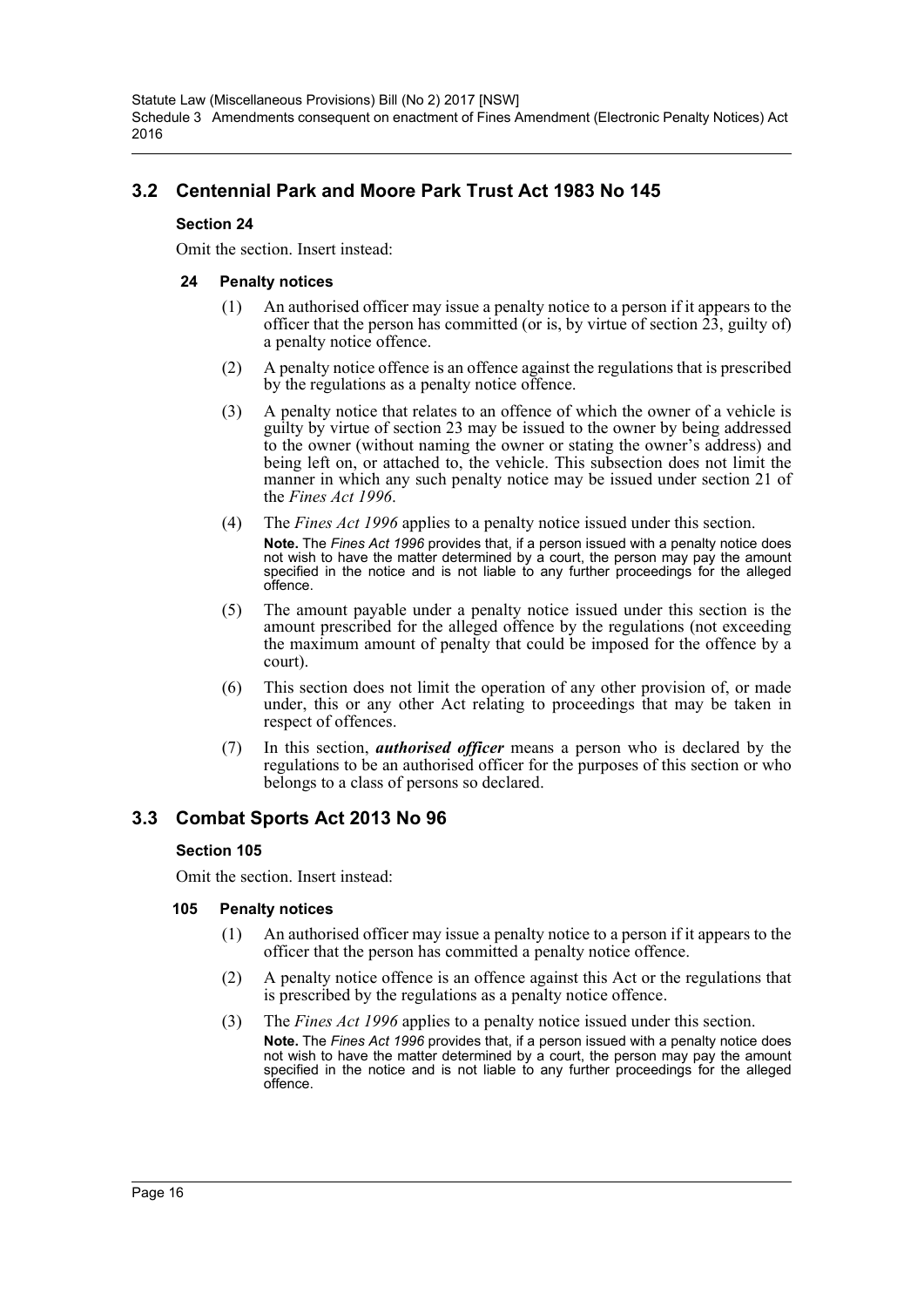- (4) However, section 22A (1) of the *Fines Act 1996* does not apply in relation to disciplinary action under this Act or the making of a prohibition order under Part 4 of this Act.
- (5) The amount payable under a penalty notice issued under this section is the amount prescribed for the alleged offence by the regulations (not exceeding the maximum amount of penalty that could be imposed for the offence by a court).
- (6) This section does not limit the operation of any other provision of, or made under, this or any other Act relating to proceedings that may be taken in respect of offences.
- (7) In this section, *authorised officer* means:
	- (a) a police officer, or
	- (b) a member of the Authority, or
	- (c) a person employed in the Office of Sport who is authorised in writing by the Chief Executive of that Office as an authorised officer for the purposes of this section.

# **3.4 Gaming Machines Act 2001 No 127**

### **Section 203**

Omit the section. Insert instead:

- (1) An authorised officer may issue a penalty notice to a person (including a hotelier or club) if it appears to the officer that the person has committed a penalty notice offence.
- (2) A penalty notice offence is an offence against this Act or the regulations that is prescribed by the regulations as a penalty notice offence.
- (3) The *Fines Act 1996* applies to a penalty notice issued under this section. **Note.** The *Fines Act 1996* provides that, if a person issued with a penalty notice does not wish to have the matter determined by a court, the person may pay the amount specified in the notice and is not liable to any further proceedings for the alleged offence.
- (4) However:
	- (a) section 22A (1) of the *Fines Act 1996* does not apply in relation to disciplinary action under Part 8 of this Act, and
	- (b) despite section 22A (2) of the *Fines Act 1996*, when an amount is paid under this section in respect of a penalty notice issued to a person, the person is, for the purposes of Part 8 of this Act, taken to have been convicted of the offence to which the penalty notice relates.
- (5) The amount payable under a penalty notice issued under this section is the amount prescribed for the alleged offence by the regulations (not exceeding the maximum amount of penalty that could be imposed for the offence by a court).
- (6) This section does not limit the operation of any other provision of, or made under, this or any other Act relating to proceedings that may be taken in respect of offences.
- (7) In this section: *authorised officer* means a police officer or an inspector.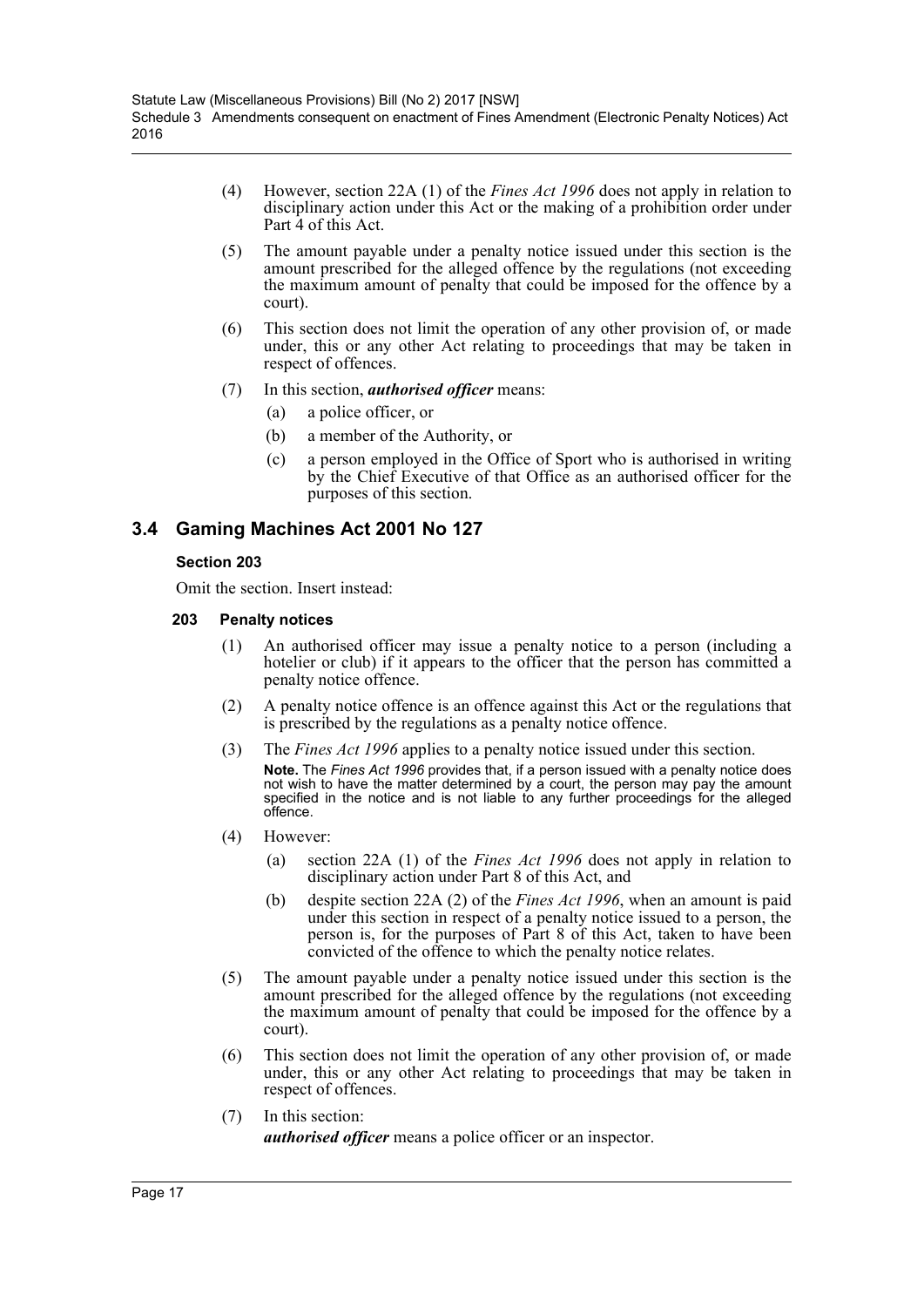# **3.5 Liquor Act 2007 No 90**

### **Section 150**

Omit the section. Insert instead:

### **150 Penalty notices**

- (1) An authorised officer may issue a penalty notice to a person if it appears to the officer that the person has committed a penalty notice offence.
- (2) A penalty notice offence is an offence against this Act or the regulations that is prescribed by the regulations as a penalty notice offence.
- (3) The *Fines Act 1996* applies to a penalty notice issued under this section. **Note.** The *Fines Act 1996* provides that, if a person issued with a penalty notice does not wish to have the matter determined by a court, the person may pay the amount specified in the notice and is not liable to any further proceedings for the alleged offence.
- (4) However:
	- (a) section 22A (1) of the *Fines Act 1996* does not apply in relation to disciplinary action under Part 9 or 9A of this Act, and
	- (b) despite section 22A (2) of the *Fines Act 1996*, when an amount is paid under this section in respect of a penalty notice issued to a person, the person is, for the purposes of Part 9 of this Act, taken to have been convicted of the offence to which the penalty notice relates.
- (5) The amount payable under a penalty notice issued under this section is the amount prescribed for the alleged offence by the regulations (not exceeding the maximum amount of penalty that could be imposed for the offence by a court).
- (6) This section does not limit the operation of any other provision of, or made under, this or any other Act relating to proceedings that may be taken in respect of offences.
- (7) In this section: *authorised officer* means a police officer or an inspector.

## **3.6 Marine Estate Management Act 2014 No 72**

### **Section 70**

Omit the section. Insert instead:

- (1) An authorised officer may issue a penalty notice to a person if it appears to the officer that the person has committed a penalty notice offence (or is, by virtue of section 69, guilty of a parking offence within the meaning of that section).
- (2) A penalty notice offence is an offence against this Act or the regulations that is prescribed by the regulations as a penalty notice offence.
- (3) A penalty notice that relates to an offence of which the owner of a vehicle is guilty by virtue of section 69 may be issued to the owner by being addressed to the owner (without naming the owner or stating the owner's address) and being left on, or attached to, the vehicle. This subsection does not limit the manner in which any such penalty notice may be issued under section 21 of the *Fines Act 1996*.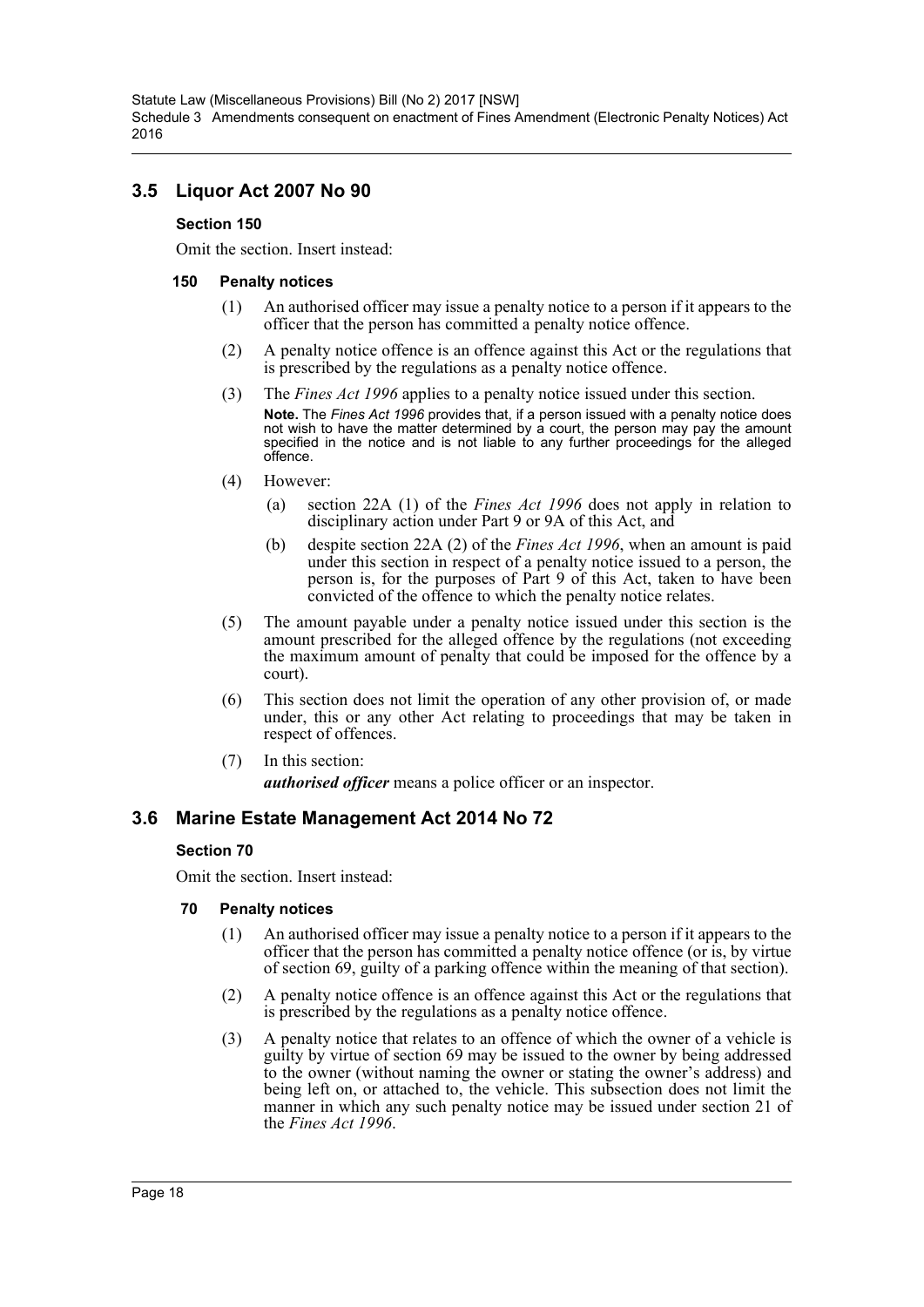- (4) The *Fines Act 1996* applies to a penalty notice issued under this section. **Note.** The *Fines Act 1996* provides that, if a person issued with a penalty notice does not wish to have the matter determined by a court, the person may pay the amount specified in the notice and is not liable to any further proceedings for the alleged offence.
- (5) The amount payable under a penalty notice issued under this section is the amount prescribed for the alleged offence by the regulations (not exceeding the maximum amount of penalty that could be imposed for the offence by a court).
- (6) This section does not limit the operation of any other provision of, or made under, this or any other Act relating to proceedings that may be taken in respect of offences.

# **3.7 Parramatta Park Trust Act 2001 No 17**

### **Section 30**

Omit the section. Insert instead:

- (1) An authorised officer may issue a penalty notice to a person if it appears to the officer that the person has committed (or is, by virtue of section  $\tilde{29}$ , guilty of) a penalty notice offence.
- (2) A penalty notice offence is an offence against this Act or the regulations that is prescribed by the regulations as a penalty notice offence.
- (3) A penalty notice that relates to an offence of which the owner of a vehicle is guilty by virtue of section 29 may be issued to the owner by being addressed to the owner (without naming the owner or stating the owner's address) and being left on, or attached to, the vehicle. This subsection does not limit the manner in which any such penalty notice may be issued under section 21 of the *Fines Act 1996*.
- (4) The *Fines Act 1996* applies to a penalty notice issued under this section. **Note.** The *Fines Act 1996* provides that, if a person issued with a penalty notice does not wish to have the matter determined by a court, the person may pay the amount specified in the notice and is not liable to any further proceedings for the alleged offence.
- (5) The amount payable under a penalty notice issued under this section is the amount prescribed for the alleged offence by the regulations (not exceeding the maximum amount of penalty that could be imposed for the offence by a court).
- (6) This section does not limit the operation of any other provision of, or made under, this or any other Act relating to proceedings that may be taken in respect of offences.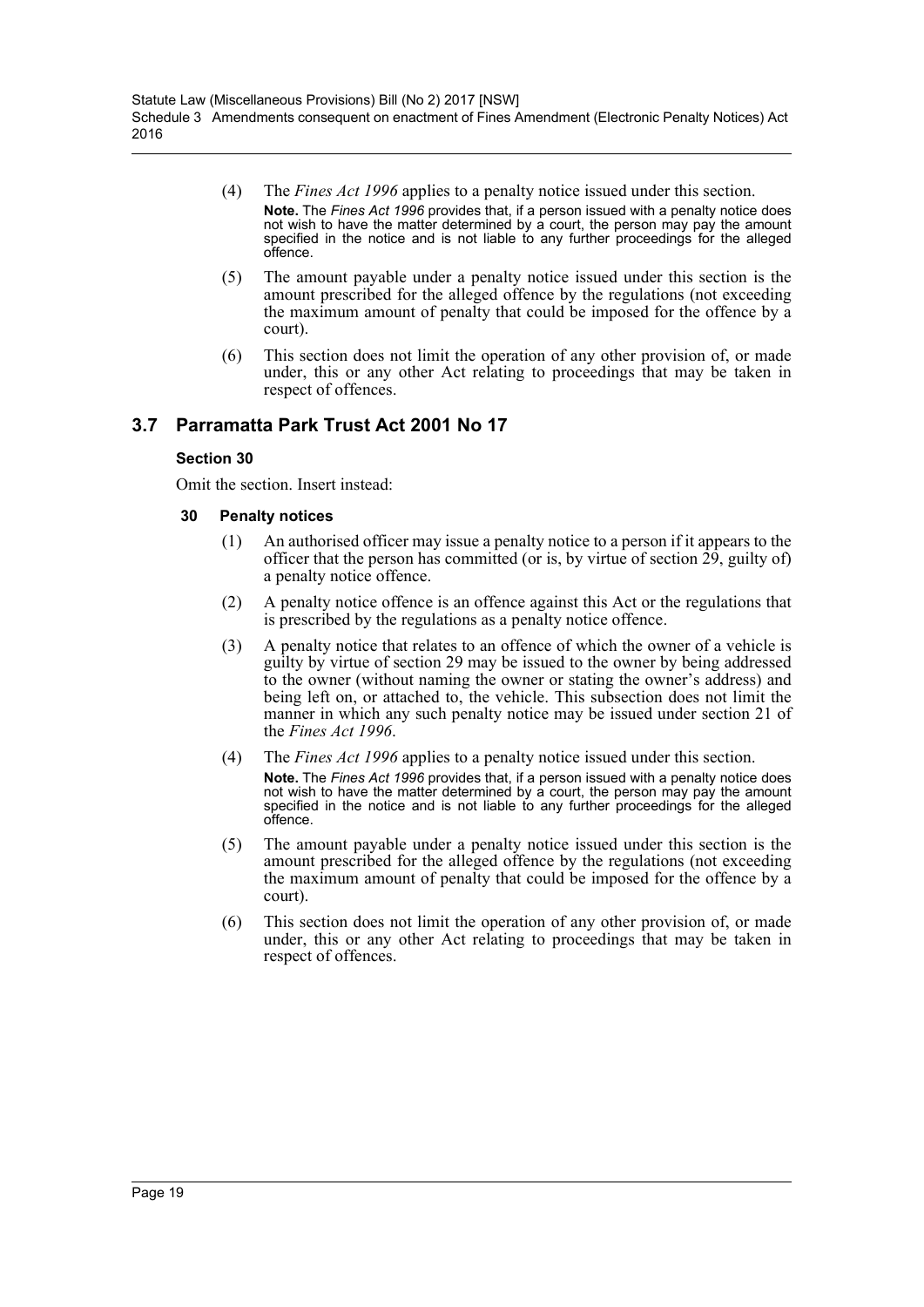Statute Law (Miscellaneous Provisions) Bill (No 2) 2017 [NSW] Schedule 3 Amendments consequent on enactment of Fines Amendment (Electronic Penalty Notices) Act 2016

## **3.8 Radiation Control Act 1990 No 13**

### **Section 25A**

Omit the section. Insert instead:

- (1) An authorised officer or a police officer may issue a penalty notice to a person if it appears to the officer that the person has committed a penalty notice offence.
- (2) A penalty notice offence is an offence against this Act or the regulations that is prescribed by the regulations as a penalty notice offence.
- (3) The *Fines Act 1996* applies to a penalty notice issued under this section. **Note.** The *Fines Act 1996* provides that, if a person issued with a penalty notice does not wish to have the matter determined by a court, the person may pay the amount specified in the notice and is not liable to any further proceedings for the alleged offence.
- (4) The amount payable under a penalty notice issued under this section is the amount prescribed for the alleged offence by the regulations (not exceeding the maximum amount of penalty that could be imposed for the offence by a court).
- (5) The regulations may authorise a penalty notice to be issued by being left on, or attached to, a vehicle or premises in respect of which the offence was allegedly committed.
- (6) A penalty notice issued under this section by an authorised officer may be withdrawn by an authorised officer within 28 days after the penalty notice was issued.
- (7) A penalty notice issued under this section by a police officer may be withdrawn by a police officer within 28 days after the penalty notice was issued.
- (8) An authorised officer or a police officer must withdraw a penalty notice immediately if directed to do so by the Authority.
- (9) If a penalty notice is withdrawn under this section:
	- (a) the amount payable under the penalty notice ceases to be payable, and
	- (b) any amount paid under the penalty notice is repayable to the person by whom it was paid, and
	- (c) further proceedings in respect of the alleged offence may be taken against any person (including against the person to whom the notice was issued) as if the notice had never been issued.
- (10) This section does not limit the operation of any other provision of, or made under, this or any other Act relating to proceedings that may be taken in respect of offences.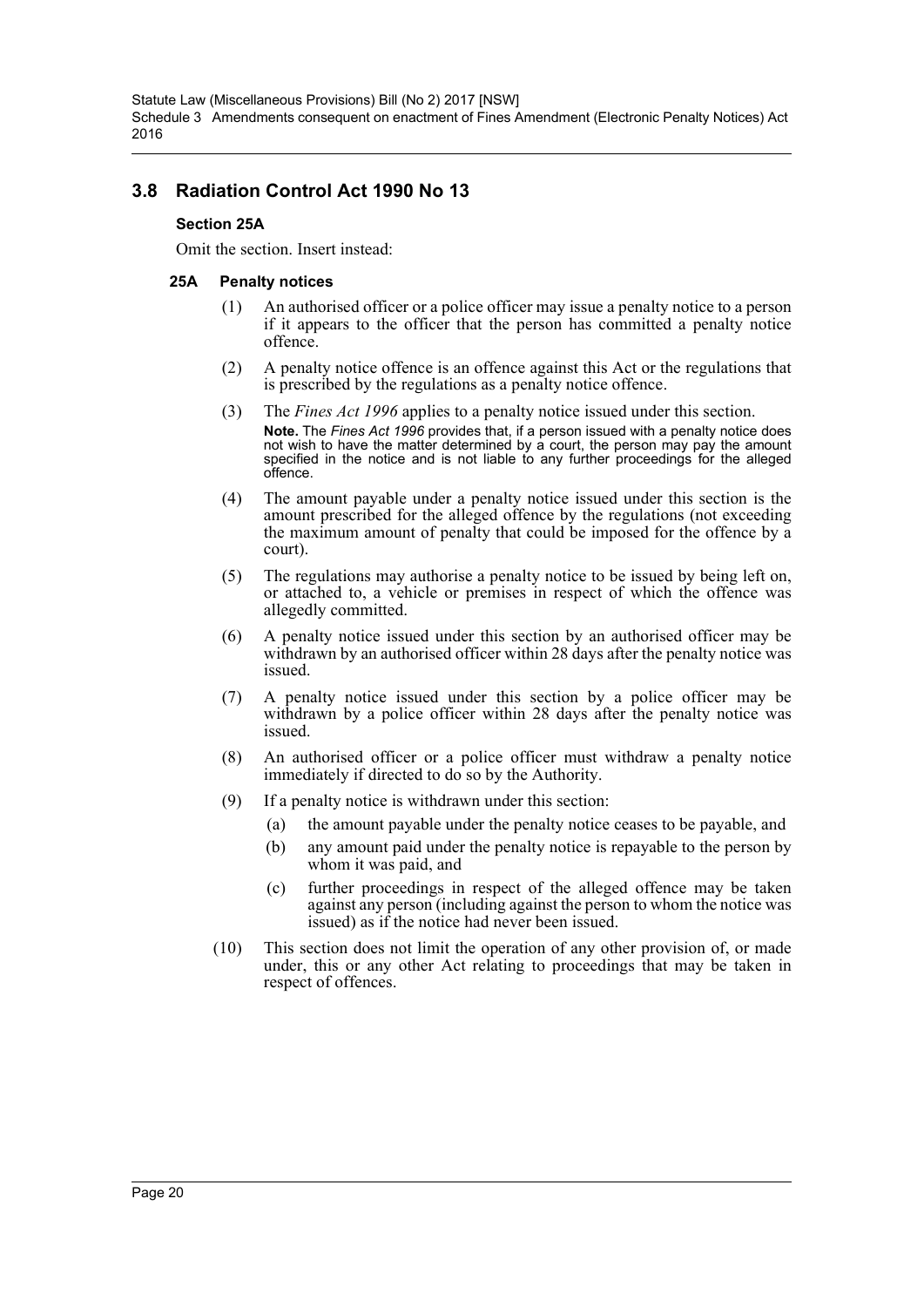Statute Law (Miscellaneous Provisions) Bill (No 2) 2017 [NSW] Schedule 3 Amendments consequent on enactment of Fines Amendment (Electronic Penalty Notices) Act 2016

# **3.9 Registered Clubs Act 1976 No 31**

### **Section 66**

Omit the section. Insert instead:

#### **66 Penalty notices**

- (1) A police officer or an inspector may issue a penalty notice to a person (including a registered club) if it appears to the police officer or inspector that the person has committed a penalty notice offence.
- (2) A penalty notice offence is an offence against this Act or the regulations that is prescribed by the regulations as a penalty notice offence.
- (3) The *Fines Act 1996* applies to a penalty notice issued under this section. **Note.** The *Fines Act 1996* provides that, if a person issued with a penalty notice does not wish to have the matter determined by a court, the person may pay the amount specified in the notice and is not liable to any further proceedings for the alleged offence.
- (4) However:
	- (a) section 22A (1) of the *Fines Act 1996* does not apply in relation to disciplinary action under Part 6A of this Act, and
	- (b) despite section 22A (2) of the *Fines Act 1996*, when an amount is paid under this section in respect of a penalty notice issued to a person, the person is, for the purposes of Part 6A of this Act, taken to have been convicted of the offence to which the penalty notice relates.
- (5) The amount payable under a penalty notice issued under this section is the amount prescribed for the alleged offence by the regulations (not exceeding the maximum amount of penalty that could be imposed for the offence by a court).
- (6) This section does not limit the operation of any other provision of, or made under, this or any other Act relating to proceedings that may be taken in respect of offences.

## **3.10 Royal Botanic Gardens and Domain Trust Act 1980 No 19**

### **Section 22B**

Omit the section. Insert instead:

### **22B Penalty notices**

- (1) An officer prescribed by the regulations may issue a penalty notice to a person if it appears to the officer that the person has committed (or is, by virtue of section 22A, guilty of) an offence against the regulations.
- (2) A penalty notice that relates to an offence of which the owner of a vehicle is guilty by virtue of section 22A may be issued to the owner by being addressed to the owner (without naming the owner or stating the owner's address) and being left on, or attached to, the vehicle. This subsection does not limit the manner in which any such penalty notice may be issued under section 21 of the *Fines Act 1996*.
- (3) The *Fines Act 1996* applies to a penalty notice issued under this section.

**Note.** The *Fines Act 1996* provides that, if a person issued with a penalty notice does not wish to have the matter determined by a court, the person may pay the amount specified in the notice and is not liable to any further proceedings for the alleged offence.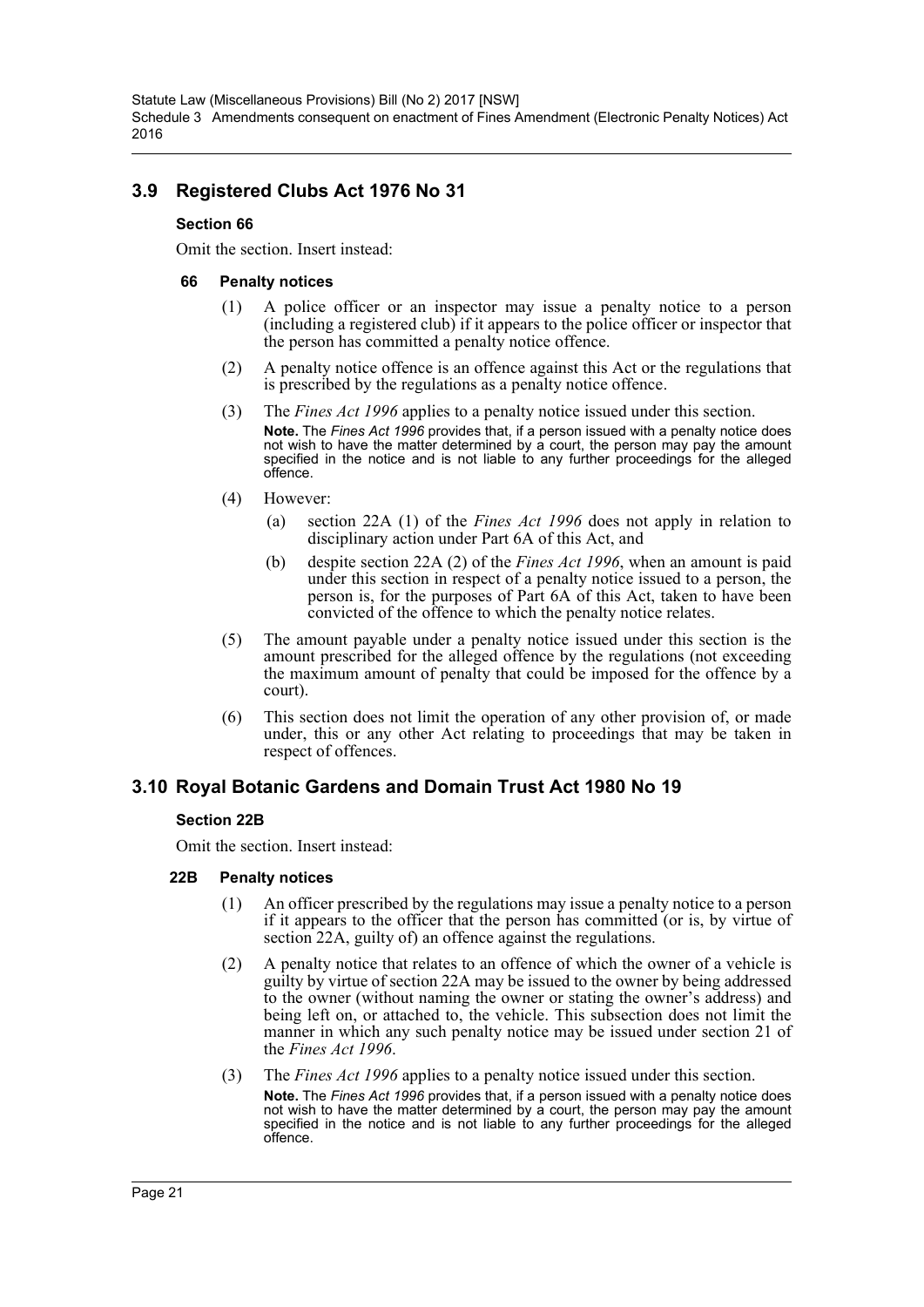- (4) The amount payable under a penalty notice issued under this section is the amount prescribed for the alleged offence by the regulations (not exceeding the maximum amount of penalty that could be imposed for the offence by a court).
- (5) This section does not limit the operation of any other provision of, or made under, this or any other Act relating to proceedings that may be taken in respect of offences.

## **3.11 Water Management Act 2000 No 92**

### **Section 365**

Omit the section. Insert instead:

- (1) An authorised officer may issue a penalty notice to a person if it appears to the authorised officer that the person has committed a penalty notice offence.
- (2) A penalty notice offence is an offence against this Act or the regulations that is prescribed by the regulations as a penalty notice offence.
- (3) The *Fines Act 1996* applies to a penalty notice issued under this section. **Note.** The *Fines Act 1996* provides that, if a person issued with a penalty notice does not wish to have the matter determined by a court, the person may pay the amount specified in the notice and is not liable to any further proceedings for the alleged offence.
- (4) The amount payable under a penalty notice issued under this section is the amount prescribed for the alleged offence by the regulations (not exceeding the maximum amount of penalty that could be imposed for the offence by a court).
- (5) The Ministerial Corporation may withdraw a penalty notice within 28 days after the date on which the penalty notice is issued.
- (6) If the penalty notice is withdrawn:
	- (a) the amount payable under the penalty notice ceases to be payable, and
	- (b) any amount paid under the penalty notice is repayable to the person by whom it was paid, and
	- (c) further proceedings in respect of the alleged offence may be taken against any person (including against the person to whom the notice was issued) as if the notice had never been issued.
- (7) This section does not limit the operation of any other provision of, or made under, this or any other Act relating to proceedings that may be taken in respect of offences.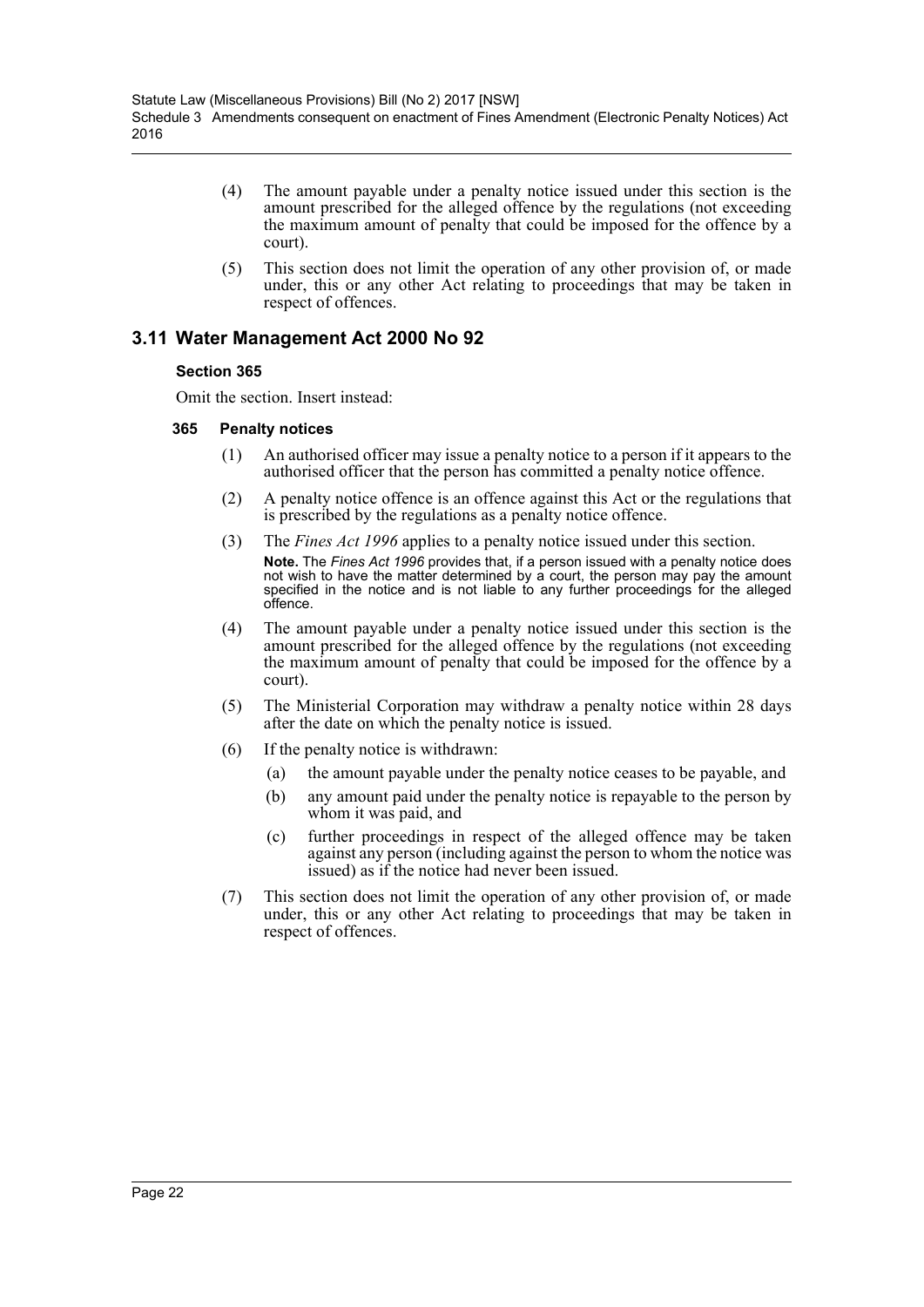# <span id="page-23-0"></span>**Schedule 4 Amendments by way of statute law revision**

## **4.1 Administrative Decisions Review Regulation 2014**

### **Clause 5, Table**

Omit "Roads and Maritime Services".

Insert instead "the Secretary of the Department of Finance, Services and Innovation".

#### **Explanatory note**

The proposed amendment updates a reference as a consequence of the transfer of functions under the *Tow Truck Industry Act 1998* from Roads and Maritime Services to the Secretary of the Department of Finance, Services and Innovation.

### **4.2 Anti-Discrimination Act 1977 No 48**

### **[1] Section 4 (1), paragraph (a) of definition of "private educational authority"**

Omit "*Education Reform Act 1990*". Insert instead "*Education Act 1990*".

### **[2] Section 49ZYL (4)**

Omit "*Education Reform Act 1990*". Insert instead "*Education Act 1990*". **Explanatory note** The proposed amendments update references to a renamed Act.

## **4.3 Betting and Racing Regulation 2012**

### **Clause 15 (1) (b) (iii)**

Omit "the Australian Racing Board". Insert instead "Racing Australia Limited". **Explanatory note** The proposed amendment updates a reference to a body consequent on a corporate merger.

# **4.4 Biofuels Act 2007 No 23**

### **Section 24 (1) (a3)**

Omit "Department of Industry, Skills and Regional Development".

Insert instead "Department of Industry".

### **Explanatory note**

The proposed amendment updates the name of a Department.

## **4.5 Biosecurity Regulation 2017**

### **Clauses 55 (2) and 61 (2) (a), notes**

Omit "**Note 2**" wherever occurring. Insert instead "**Note**". **Explanatory note** The proposed amendment corrects numbering.

# **4.6 Commercial Agents and Private Inquiry Agents Regulation 2017**

### **Clause 17 (3), note**

Omit "in such". Insert instead "In such". **Explanatory note** The proposed amendment corrects a grammatical error.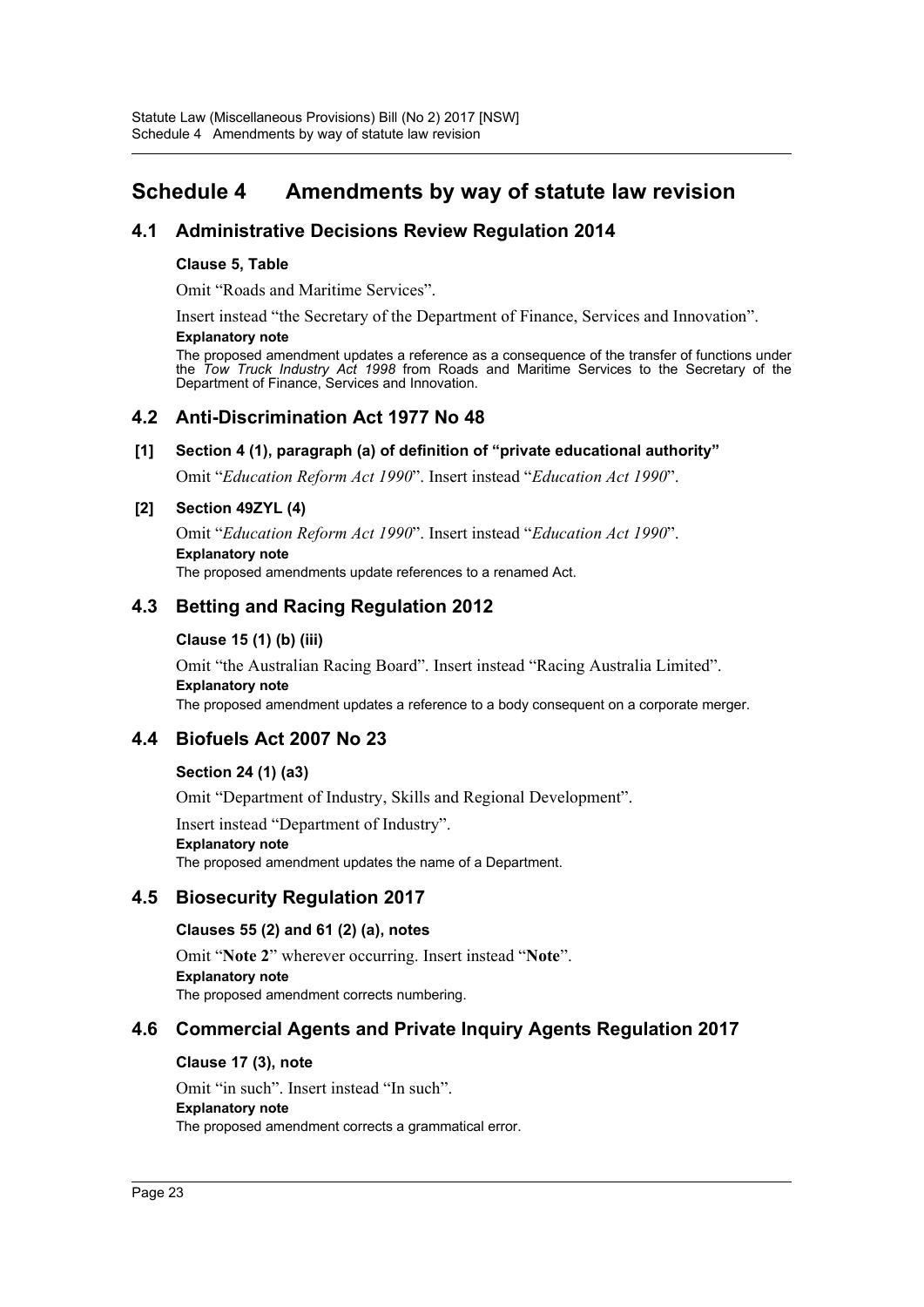# **4.7 Commercial Arbitration Act 2010 No 61**

### **Section 27H (1) (a)**

Omit "and". Insert instead "or".

#### **Explanatory note**

The proposed amendment makes a correction to bring the text into line with the decision of the Supreme Court of Queensland in *Wilmar Sugar Pty Ltd v Burdekin District Cane Growers Ltd* [2017] QSC 003.

## **4.8 Community Land Development Act 1989 No 201**

### **Section 37 (7)**

Omit "Chief Commissioner of Land Tax".

Insert instead "Chief Commissioner of State Revenue".

#### **Explanatory note**

The proposed amendment updates a reference to a tax officer responsible for the administration of taxation laws.

### **4.9 Community Land Management Act 1989 No 202**

### **Section 78 (6)**

Omit "Commissioner for Land Tax".

Insert instead "Chief Commissioner of State Revenue".

#### **Explanatory note**

The proposed amendment updates a reference to a tax officer responsible for the administration of taxation laws.

### **4.10 Contract Cleaning Industry (Portable Long Service Leave Scheme) Act 2010 No 122**

### **Section 82 (1)**

Omit "refuse". Insert instead "refuses". **Explanatory note** The proposed amendment corrects a typographical error.

### **4.11 Conveyancers Licensing Act 2003 No 3**

### **Section 64 (3)**

Omit "email, or by post". Insert instead "email or by post". **Explanatory note** The proposed amendment corrects punctuation.

### **4.12 Criminal Procedure Regulation 2017**

### **[1] Schedule 3**

Insert after paragraph (ad) in the matter relating to the Department of Finance, Services and Innovation:

(ad1) the *Tow Truck Industry Act 1998*,

### **[2] Schedule 3**

Omit paragraph (c) from the matter relating to Roads and Maritime Services.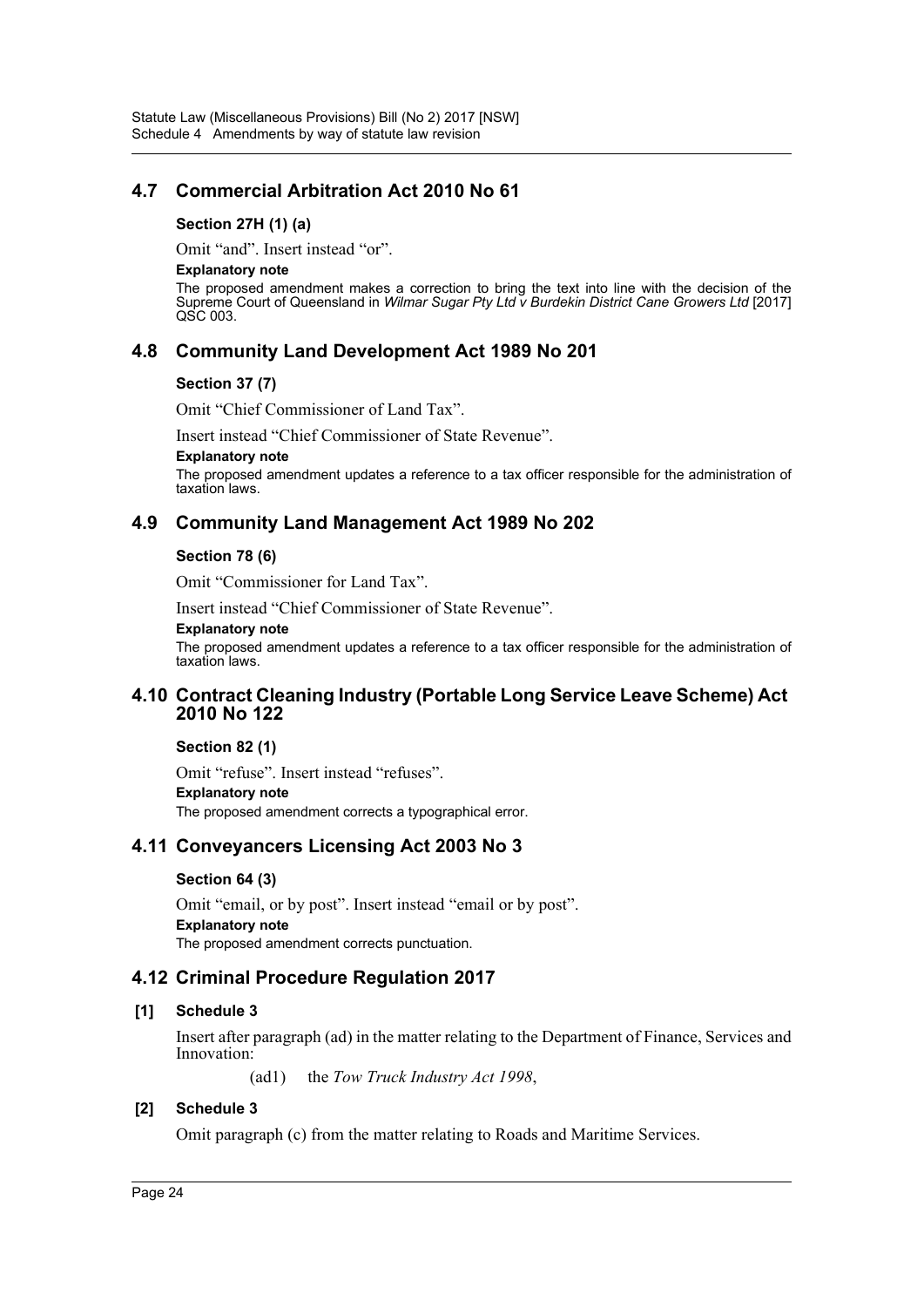#### **Explanatory note**

Items [1] and [2] update references as a consequence of the transfer of functions under the *Tow Truck Industry Act 1998* from Roads and Maritime Services to the Secretary of the Department of Finance, Services and Innovation.

### **4.13 Dangerous Goods (Road and Rail Transport) Regulation 2014**

#### **Clause 204, paragraph (b) of definition of "vehicle"**

Omit "*Road Transport (Vehicle Registration) Regulation 2007*".

Insert instead "*Road Transport (Vehicle Registration) Regulation 2017*". **Explanatory note**

The proposed amendment updates a reference to a repealed regulation.

### **4.14 Driving Instructors Regulation 2016**

### **Clause 11 (2) (e)**

Omit "*Road Transport (Vehicle Registration) Regulation 2007*".

Insert instead "*Road Transport (Vehicle Registration) Regulation 2017*". **Explanatory note**

The proposed amendment updates a reference to a repealed regulation.

### **4.15 Electricity (Consumer Safety) Regulation 2015**

#### **Clause 32 (3), note**

Omit "Department of Trade and Investment, Regional Infrastructure and Services".

Insert instead "Department of Planning and Environment". **Explanatory note** The proposed amendment updates a reference to a Department.

## **4.16 Employment Protection Regulation 2017**

#### **Clause 3 (2)**

Insert "(except in Schedule 2)" after "in this Regulation". **Explanatory note** The proposed amendment clarifies the status of notes.

### **4.17 Environmental Planning and Assessment Act 1979 No 203**

### **Section 91 (1)**

Omit the matter relating to the *Mine Subsidence Compensation Act 1961*.

Insert in alphabetical order of Acts:

*Coal Mine Subsidence Compensation Act 2017*

approval to alter or erect improvements, or to subdivide land, within a mine subsidence district

#### **Commencement**

The amendment to the *Environmental Planning and Assessment Act 1979* commences on the day on which section 22 of the *Coal Mine Subsidence Compensation Act 2017* commences.

#### **Explanatory note**

The proposed amendment updates a reference to a provision of the *Mine Subsidence Compensation Act 1961* that is repealed and replaced by the *Coal Mine Subsidence Compensation Act 2017*.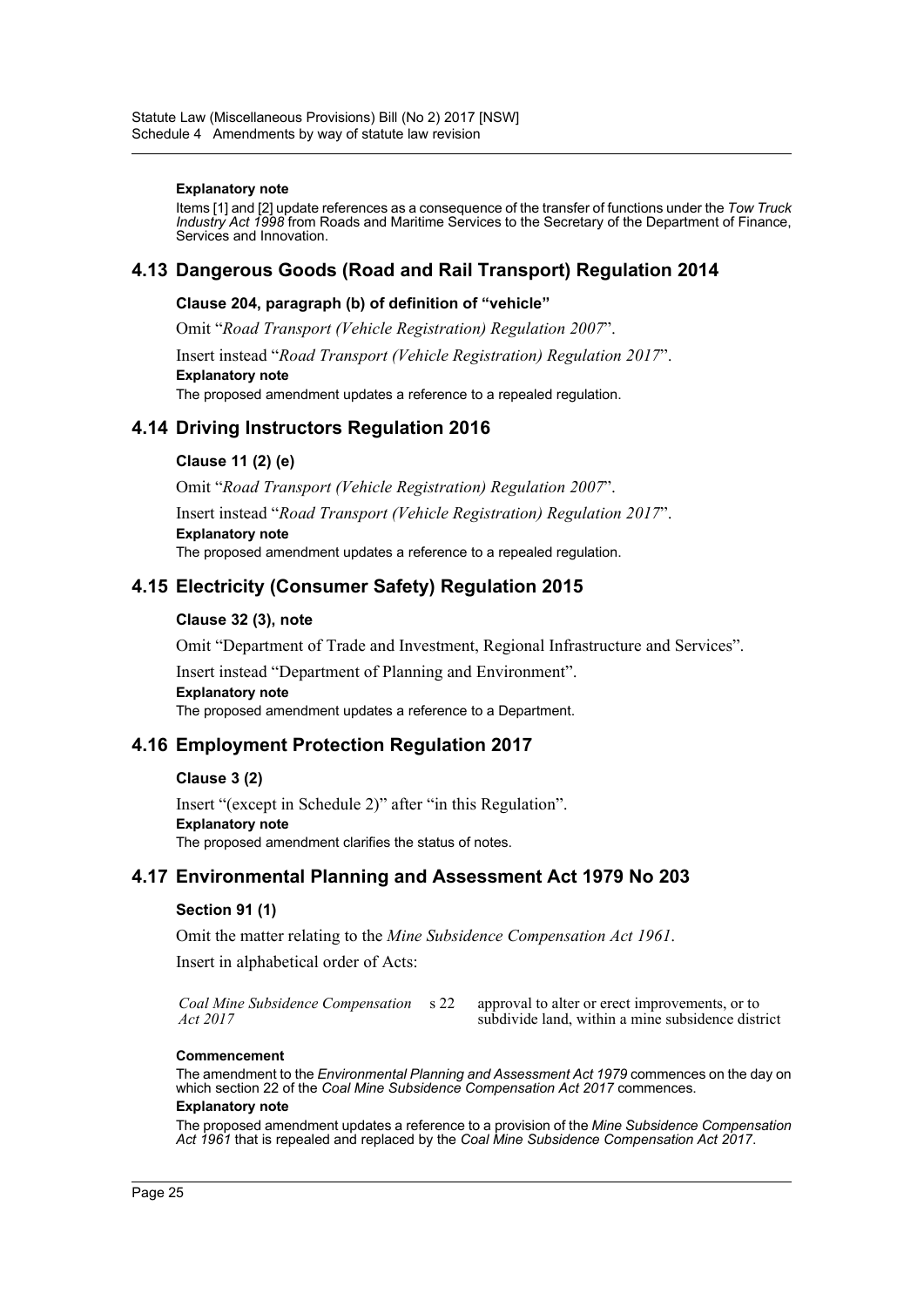# **4.18 Fines Act 1996 No 99**

### **[1] Section 19 (1) (b1)**

Omit "and issue". Insert instead "and serve".

### **[2] Section 19 (1) (c)**

Omit "issued". Insert instead "served".

### **[3] Section 37**

Omit "or penalty reminder notice had not been issued".

Insert instead "had not been issued or penalty reminder notice had not been served".

### **[4] Section 49 (8)**

Omit "issue and".

#### **Explanatory note**

The proposed amendments standardise terminology consequent on the enactment of the *Fines Amendment (Electronic Penalty Notices) Act 2016*.

### **4.19 Floodplain Management Plan for the Barwon-Darling Valley Floodplain 2017**

### **[1] Clause 48 (2)**

Renumber paragraphs (d) (where secondly occurring) and (e) as paragraphs (e) and (f), respectively.

### **[2] Schedule 1, clause 2 (1) (b)**

Omit "Sate". Insert instead "State".

### **[3] Appendix 3**

Insert "the" before "Floodway Network Map".

### **Explanatory note**

Item [1] of the proposed amendments corrects numbering. Items [2] and [3] correct typographical errors.

## **4.20 Graffiti Control Act 2008 No 100**

### **[1] Section 9B (5) (b)**

Omit "State Debt Recovery Office".

Insert instead "Commissioner of Fines Administration".

### **[2] Section 13A, definition of "Authority"**

Omit "the Roads and Traffic Authority". Insert instead "Roads and Maritime Services".

### **[3] Section 13A, note to definition of "provisional licence period"**

Omit "*Road Transport (Driver Licensing) Regulation 2008*". Insert instead "*Road Transport (Driver Licensing) Regulation 2017*".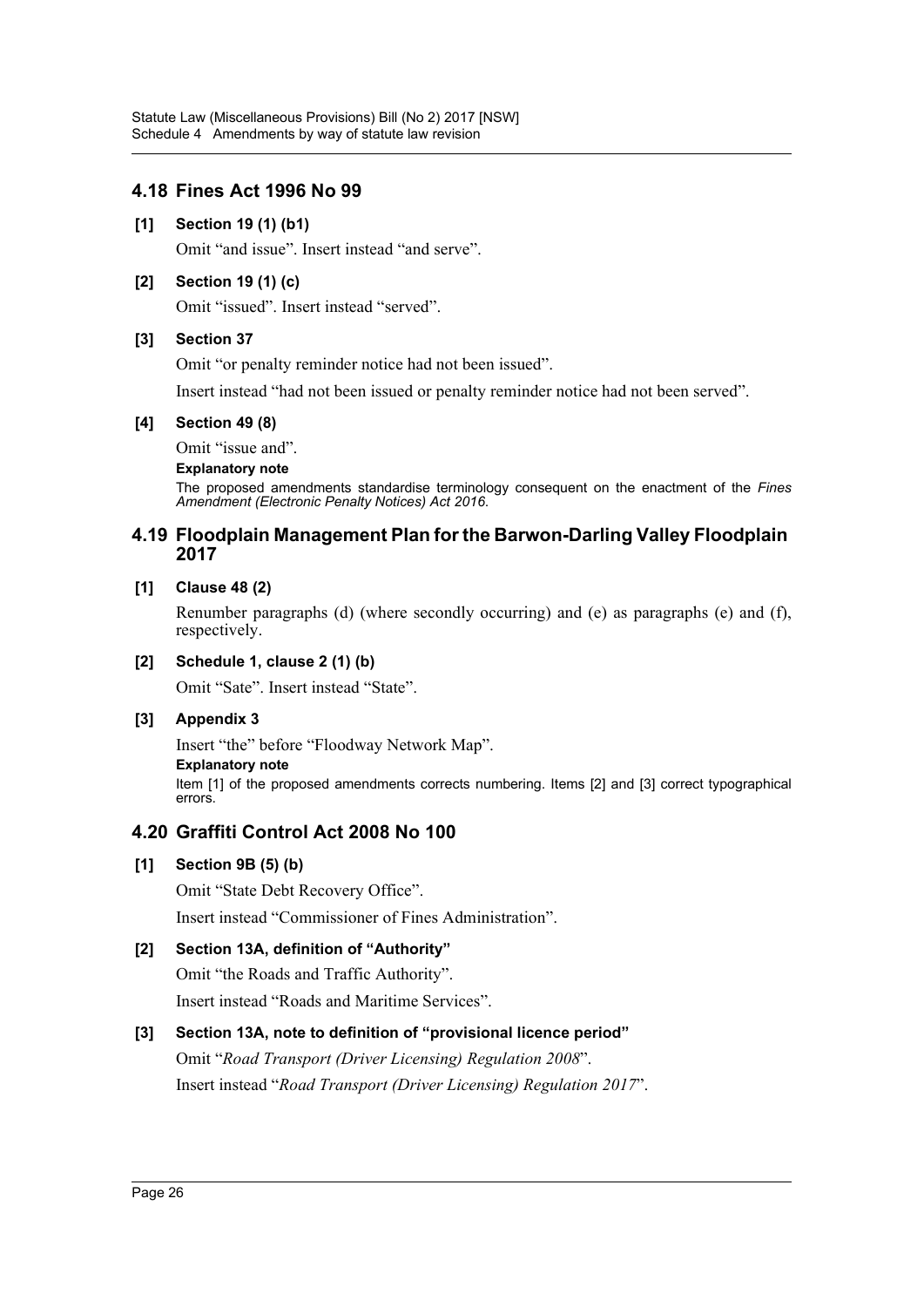#### **Explanatory note**

Item [1] of the proposed amendments updates a reference consequent on the enactment of the *Fines Amendment Act 2013*. Item [2] updates a reference to a body consequent on the enactment of the *Transport Legislation Amendment Act 2011*. Item [3] updates a reference to a repealed regulation.

## **4.21 Heavy Vehicle (Adoption of National Law) Act 2013 No 42**

### **[1] Schedule 1.1 [3], note to inserted definition of "Australian registration law"**

Omit "*Road Transport (Vehicle Registration) Regulation 2007*".

Insert instead "*Road Transport (Vehicle Registration) Regulation 2017*".

### **[2] Schedule 2.1 [2], inserted section 79 (7A)**

Omit "clause 124 of Schedule 2 to the *Road Transport (Vehicle Registration) Regulation 2007* of New South Wales".

Insert instead "rule 114 of the Light Vehicle Standards Rules (within the meaning of the *Road Transport (Vehicle Registration) Regulation 2017* of New South Wales)".

#### **Explanatory note**

The proposed amendments update references to a repealed regulation.

### **4.22 Heritage Act 1977 No 136**

### **Section 123, paragraph (f) of definition of "rating or taxing authority"**

Omit "Commissioner of Land Tax".

Insert instead "Chief Commissioner of State Revenue".

#### **Explanatory note**

The proposed amendment updates a reference to a tax officer responsible for the administration of taxation laws.

## **4.23 Inclosed Lands Protection Act 1901 No 33**

### **Section 3 (1), paragraph (a) of definition of "prescribed premises"**

Omit "*Education Reform Act 1990*". Insert instead "*Education Act 1990*". **Explanatory note** The proposed amendment updates a reference to a renamed Act.

## **4.24 Independent Commission Against Corruption Regulation 2017**

### **Clause 20 (2)**

Renumber paragraphs (c), (d), (a), (e) and (b) as paragraphs (a)–(e), respectively. **Explanatory note** The proposed amendment corrects numbering.

### **4.25 Independent Pricing and Regulatory Tribunal Act 1992 No 39**

### **[1] Part 3, Division 1, heading**

Omit "**and electricity costs determinations**".

### **[2] Part 3, Division 5, heading**

Omit "**and electricity costs determinations**".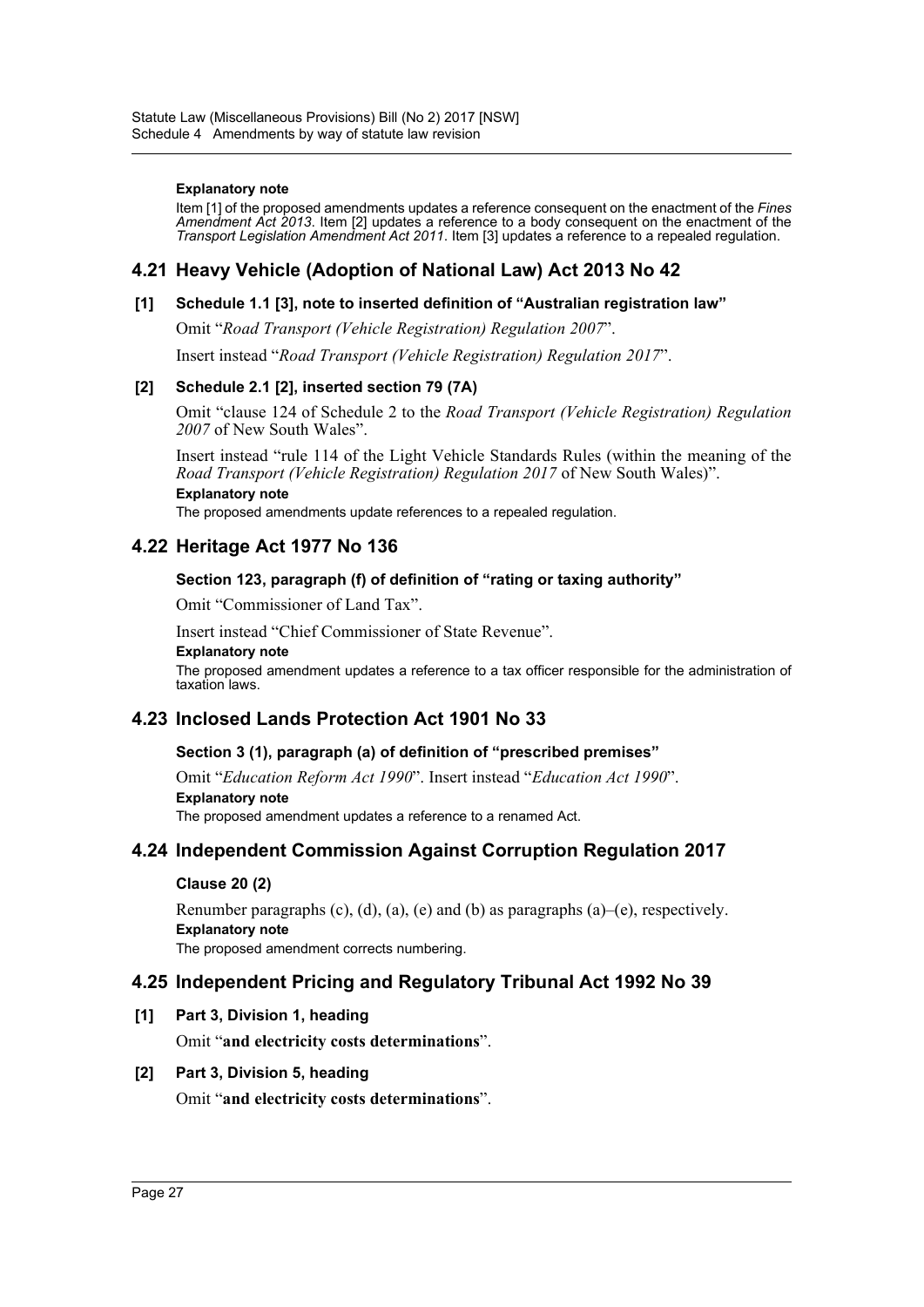### **[3] Section 14B**

Omit the section.

### **[4] Section 17 (1)**

Omit "or for the purposes of section 11 (3)".

**Explanatory note**

The proposed amendments are consequent on the repeal of a redundant provision by the *Statute Law (Miscellaneous Provisions) Act 2017*.

## **4.26 Law Enforcement (Powers and Responsibilities) Act 2002 No 103**

### **Schedule 2**

Omit "*Royal Commission (Police Service) Act 1994*, section 15". **Explanatory note** The proposed amendment removes a reference to a repealed Act.

# **4.27 Local Government Act 1993 No 30**

### **Section 555 (1) (f)**

Omit "*Education Reform Act 1990*". Insert instead "*Education Act 1990*". **Explanatory note** The proposed amendment updates a reference to a renamed Act.

# **4.28 Marine Estate Management (Management Rules) Regulation 1999**

### **[1] Clause 1.3 (1), definition of "permit"**

Omit "*Marine Estate Management Regulation 2009*". Insert instead "*Marine Estate Management Regulation 2017*".

## **[2] Clauses 1.16 (3), 1.19 (3), 1.22 (3) and 1.25 (3A), notes**

Omit "clause 29 of the *Marine Estate Management Regulation 2009*" wherever occurring.

Insert instead "clause 27 of the *Marine Estate Management Regulation 2017*".

**Explanatory note**

The proposed amendments update references to a repealed regulation.

# **4.29 Motor Accidents Compensation Regulation 2015**

### **Clause 20 (i) (ii)**

Omit "clause 76J (2) of the *Road Transport (Vehicle Registration) Regulation 2007*".

Insert instead "clause 10 (2) of Schedule 4 to the *Road Transport (Vehicle Registration) Regulation 2017*".

### **Explanatory note**

The proposed amendment updates a reference to a repealed regulation.

# **4.30 Motor Dealers and Repairers Regulation 2014**

### **Clause 35 (e)**

Omit "*Road Transport (Vehicle Registration) Regulation 2007*". Insert instead "*Road Transport (Vehicle Registration) Regulation 2017*".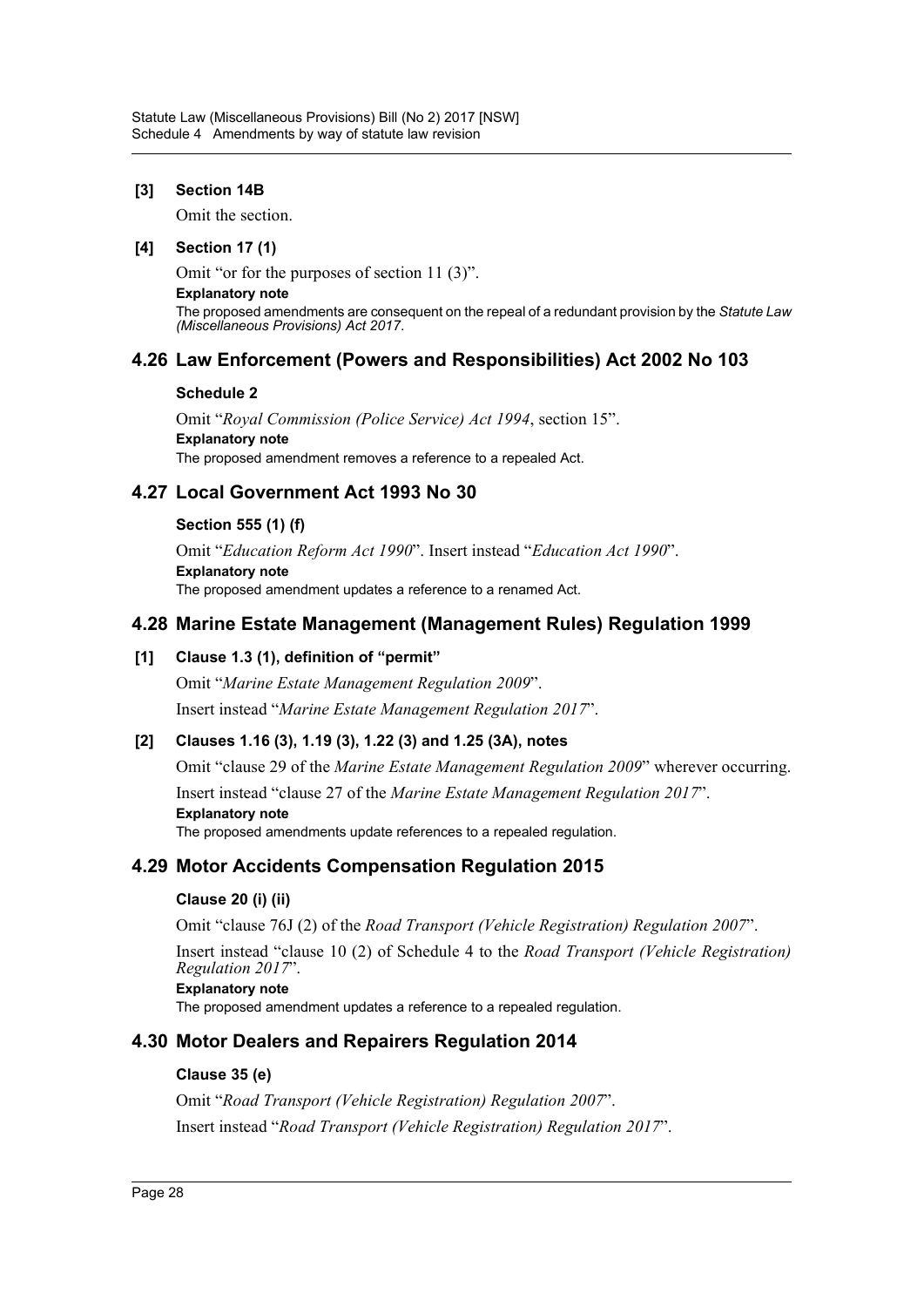#### **Explanatory note**

The proposed amendment updates a reference to a repealed regulation.

### **4.31 Motor Vehicles Taxation Act 1988 No 111**

#### **Section 3 (1), definition of "station wagon"**

Omit "*Road Transport (Vehicle Registration) Regulation 2007*".

Insert instead "*Road Transport (Vehicle Registration) Regulation 2017*". **Explanatory note** The proposed amendment updates a reference to a repealed regulation.

## **4.32 Passenger Transport Regulation 2014**

#### **Clause 10 (4)**

Omit "Opal Card". Insert instead "Opal card". **Explanatory note** The proposed amendment corrects a typographical error.

### **4.33 Pawnbrokers and Second-hand Dealers Regulation 2015**

#### **Clause 36 (1)**

Omit "of in Part 1". Insert instead "in Part 1". **Explanatory note** The proposed amendment corrects a typographical error.

## **4.34 Petroleum (Onshore) Act 1991 No 84**

### **Section 83D (1)**

Omit "by the Minister". **Explanatory note** The proposed amendment omits redundant matter.

### **4.35 Powers of Attorney Act 2003 No 53**

### **Section 19 (2), paragraph (b) of definition of "prescribed witness"**

Omit the paragraph. Insert instead:

(b) an Australian legal practitioner, or

#### **Explanatory note**

The proposed amendment updates terminology consequent on the enactment of the *Legal Profession Uniform Law Application Act 2014*.

## **4.36 Private Health Facilities Act 2007 No 9**

### **Section 61 (1) (b) (ii)**

Omit "corporate,". Insert instead "corporate, or". **Explanatory note** The proposed amendment inserts a missing conjunction.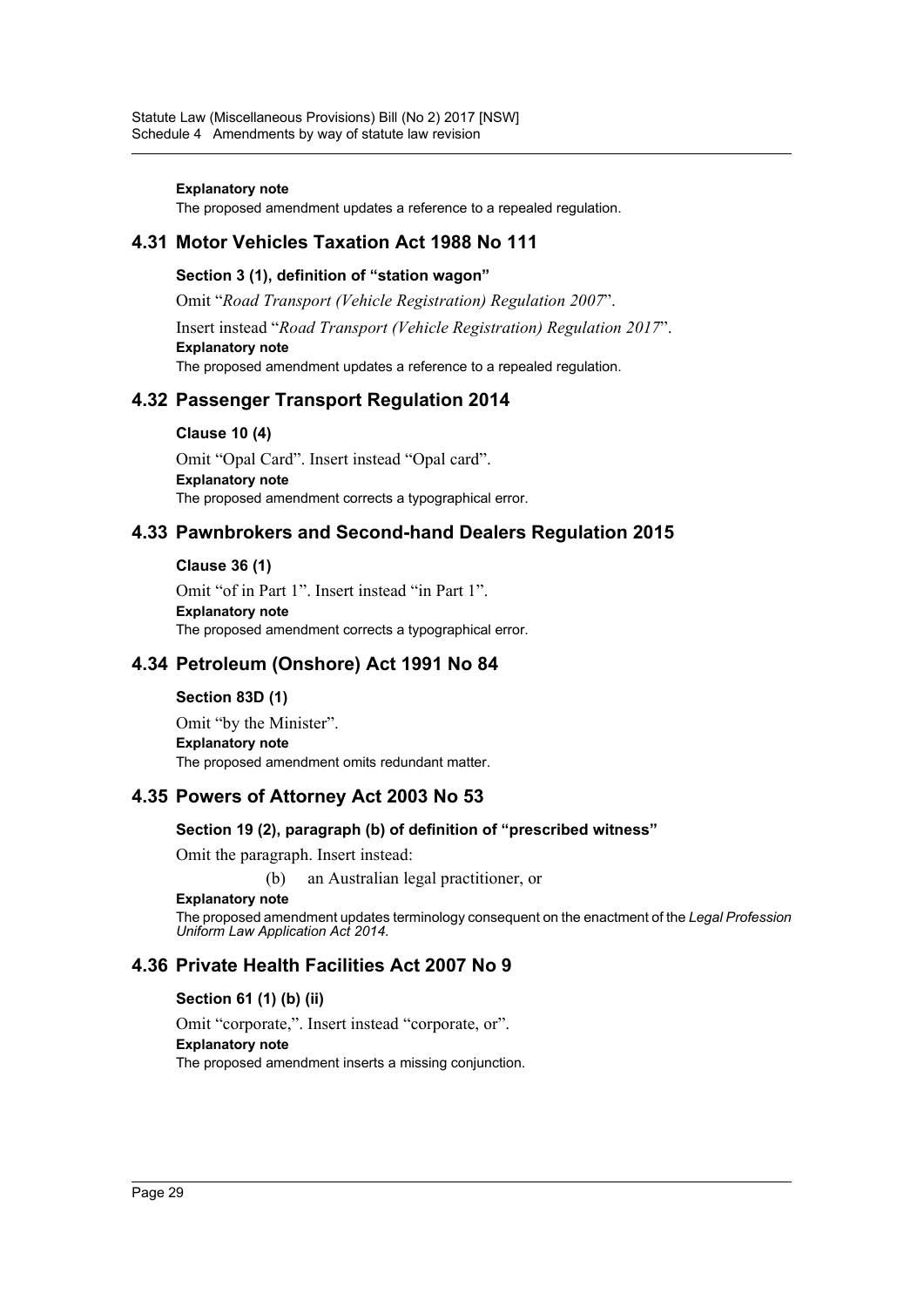# **4.37 Property, Stock and Business Agents Regulation 2014**

### **[1] Schedule 14, clause 2 (a) and (b)**

Omit "section 162 of the *Strata Schemes Management Act 1996*" wherever occurring. Insert instead "section 237 of the *Strata Schemes Management Act 2015*".

### **[2] Schedule 14, clause 5**

Omit "30" and "*Strata Schemes Management Act 1996*" wherever occurring.

Insert instead "57 (1)" and "*Strata Schemes Management Act 2015*", respectively. **Explanatory note**

The proposed amendments update references to a repealed Act.

# **4.38 Public Authorities (Financial Arrangements) Regulation 2013**

### **Schedule 2**

Insert in alphabetical order:

NSW Trains

Residual Transport Corporation

Sydney Trains

#### **Explanatory note**

The proposed amendment updates the *Public Authorities (Financial Arrangements) Regulation 2013* to expressly include the names of certain transport entities that are deemed, by clause 1 of Schedule 2 to the *Transport Administration (General) Regulation 2013*, to be included in that Regulation.

## **4.39 Residential Tenancies Regulation 2010**

### **[1] Schedule 1, clause 35**

Omit "*Strata Schemes Management Act 1996*, the *Strata Schemes (Leasehold Development) Act 1986*".

Insert instead "*Strata Schemes Management Act 2015*, the *Strata Schemes Development Act 2015*".

### **[2] Schedule 1, clause 40**

Omit "*Strata Schemes Management Act 1996*".

Insert instead "*Strata Schemes Management Act 2015*". **Explanatory note**

The proposed amendments update references to repealed Acts.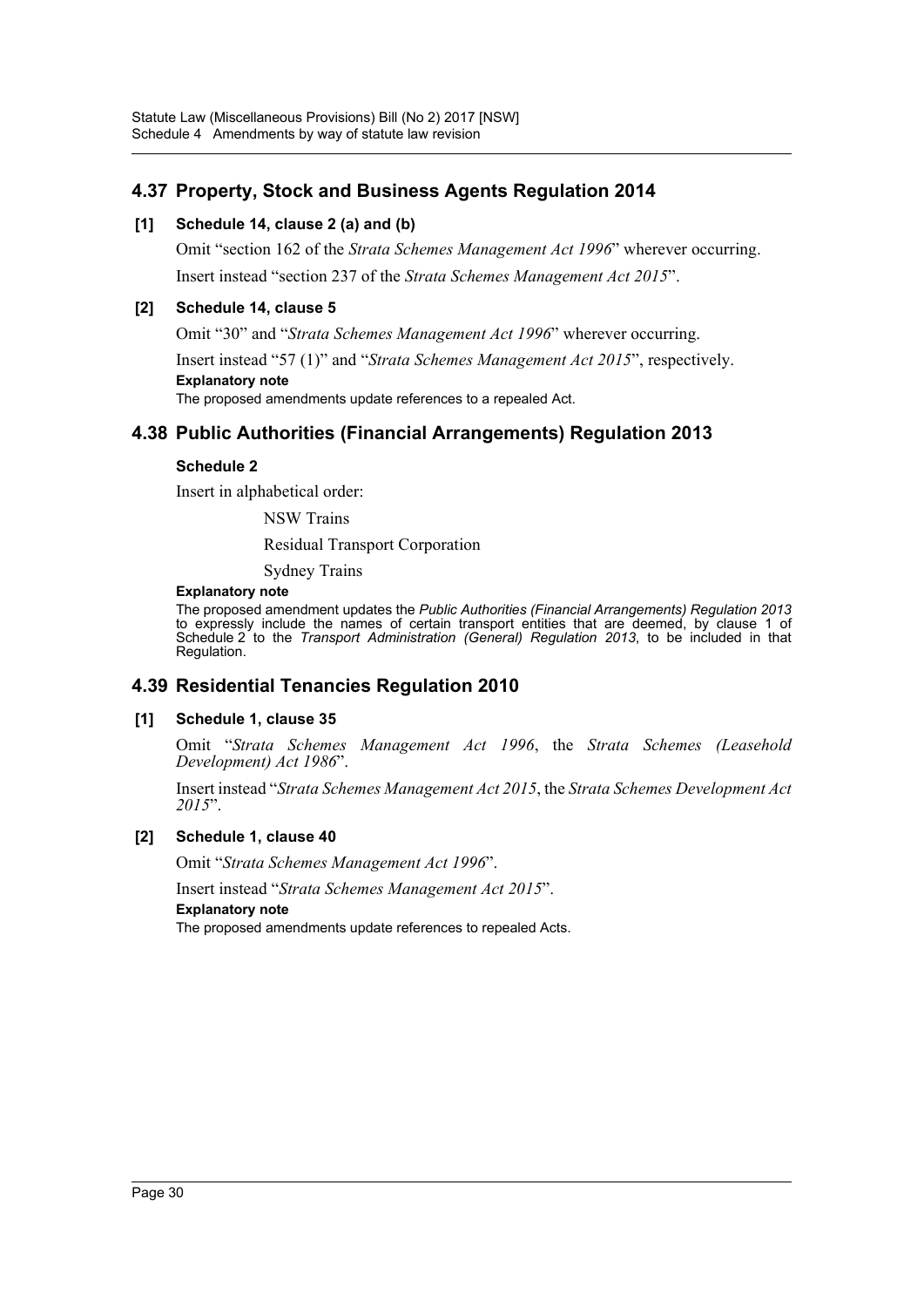# **4.40 Retail Leases Act 1994 No 46**

### **Schedule 2 Lessor and lessee disclosure statements**

Omit "*first 12 months of the lease or, if the lease is for less than 12 months, for the term of the lease.*"

Insert instead "*accounting period of the lessor that is current when this disclosure statement is given or (if this disclosure statement is given less than 1 month before the start of the next accounting period of the lessor) for that next accounting period.*"

#### **Commencement**

The amendment to the *Retail Leases Act 1994* commences on the date of assent to this Act. **Explanatory note**

The proposed amendment makes a correction to a form in the *Retail Leases Act 1994* to bring the form into line with another provision of that Act.

### **4.41 Retail Trading Act 2008 No 49**

### **[1] Sections 3 (1) (definition of "Departmental website") and 20 (a)**

Omit "Department of Services, Technology and Administration" wherever occurring.

Insert instead "Department of Finance, Services and Innovation".

### **[2] Section 3 (1), definition of "Director-General"**

Omit the definition. Insert in alphabetical order:

*Secretary* means the Secretary of the Department of Finance, Services and Innovation.

### **[3] Whole Act (except Schedule 2 and where otherwise amended by this Subschedule)**

Omit "Director-General" and "Director-General's" wherever occurring.

Insert instead "Secretary" and "Secretary's", respectively.

#### **Explanatory note**

The proposed amendments update references as a consequence of past administrative changes orders.

## **4.42 Roads Regulation 2008**

### **Clause 83 (h)**

Insert after clause 83 (g):

(h) Sydney Trains.

#### **Explanatory note**

The proposed amendment updates the *Roads Regulation 2008* to expressly include the name of a transport entity that is deemed, by clause 1 of Schedule 2 to the *Transport Administration (General) Regulation 2013*, to be included in that Regulation.

## **4.43 Rural Fires Act 1997 No 65**

### **Section 101, paragraph (b) of definition of "rural fire brigade expenditure"**

Omit "and".

#### **Explanatory note**

The proposed amendment omits a redundant word.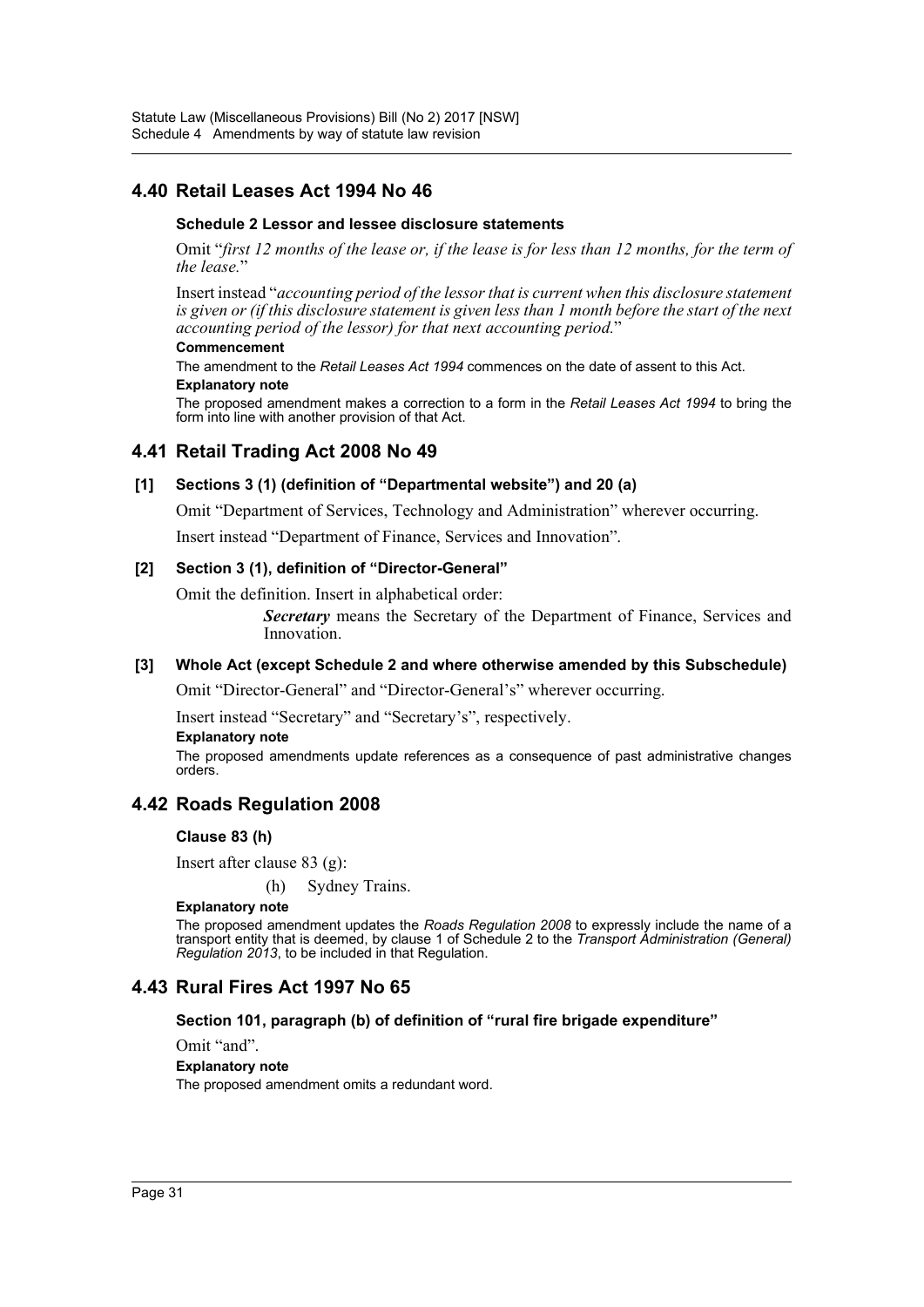# **4.44 Southern Cross University Act 1993 No 69**

### **Section 22 (1)**

Omit "*Education Reform Act 1990*". Insert instead "*Education Act 1990*". **Explanatory note**

The proposed amendment updates a reference to a renamed Act.

### **4.45 Sporting Injuries Insurance Act 1978 No 141**

### **Section 4 (1), definition of "school"**

Omit "*Education Reform Act 1990*". Insert instead "*Education Act 1990*". **Explanatory note** The proposed amendment updates a reference to a renamed Act.

### **4.46 State Authorities Superannuation (Transport Officers' Gratuity Scheme Transfer) (Savings and Transitional) Regulation 1989**

### **Clause 9 (1) (i) and (j)**

Insert after clause 9 (1) (h):

- (i) NSW Trains,
- (j) Sydney Trains.

#### **Explanatory note**

The proposed amendment updates the *State Authorities Superannuation (Transport Officers' Gratuity Scheme Transfer) (Savings and Transitional) Regulation 1989* to expressly include the names of certain transport entities that are deemed, by clause 1 of Schedule 2 to the *Transport Administration (General) Regulation 2013*, to be included in that Regulation.

## **4.47 State Environmental Planning Policy No 64—Advertising and Signage**

### **[1] Clause 4 (1)**

Insert in alphabetical order:

*NSW Trains* means NSW Trains constituted under the *Transport Administration Act 1988*.

*Sydney Trains* means Sydney Trains constituted under the *Transport Administration Act 1988*.

*TfNSW* means Transport for NSW constituted under the *Transport Administration Act 1988*.

### **[2] Clauses 12 (c) and 16 (1) (a)**

Insert ", NSW Trains, Sydney Trains or TfNSW" after "RailCorp" wherever occurring.

### **[3] Clause 33 (1)**

Omit "or RailCorp". Insert instead ", RailCorp, NSW Trains, Sydney Trains or TfNSW". **Explanatory note**

The proposed amendments update *State Environmental Planning Policy No 64—Advertising and Signage* to expressly include the names of certain transport entities that are deemed, by clause 1 of Schedule 2 to the *Transport Administration (General) Regulation 2013*, to be included in that Policy.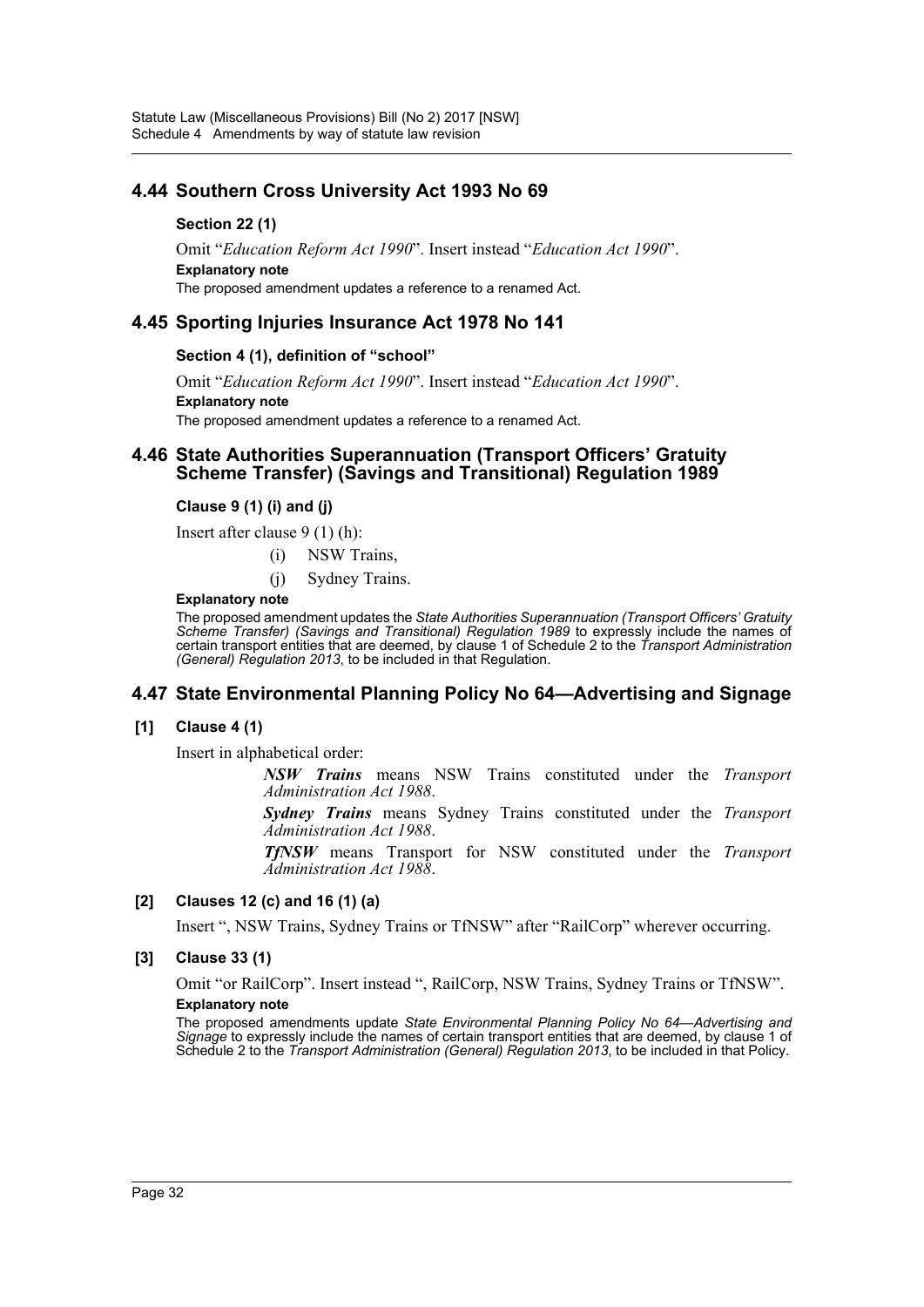### **4.48 State Environmental Planning Policy (Vegetation in Non-Rural Areas) 2017**

**Clause 5 (2)**

Omit "that this". Insert instead "that is". **Explanatory note** The proposed amendment corrects a typographical error.

## **4.49 Strata Schemes Management Act 2015 No 50**

### **[1] Section 128 (1)**

Omit "in the office of the Registrar-General". Insert instead "with the Registrar-General".

### **[2] Section 236 (5)**

Omit "a a". Insert instead "a".

### **[3] Section 236 (7)**

Omit "in the Registrar-General's office". Insert instead "with the Registrar-General". **Explanatory note**

Items [1] and [3] of the proposed amendments update terminology consequent on the enactment of the *Land and Property Information NSW (Authorised Transaction) Act 2016*. Item [2] omits a redundant word.

## **4.50 Summary Offences Act 1988 No 25**

### **Section 3 (1), paragraph (a) of definition of "school"**

Omit "*Education Reform Act 1990*". Insert instead "*Education Act 1990*".

### **Explanatory note**

The proposed amendment updates a reference to a renamed Act.

## **4.51 Surveying and Spatial Information Act 2002 No 83**

### **Section 9B (1) (a)**

Omit "in the office of the Registrar-General". Insert instead "with the Registrar-General".

### **Explanatory note**

The proposed amendment updates terminology consequent on the enactment of the *Land and Property Information NSW (Authorised Transaction) Act 2016*.

## **4.52 Sydney Water Act 1994 No 88**

### **Schedule 2, Part 1, item 11**

Omit "*Education Reform Act 1990*". Insert instead "*Education Act 1990*". **Explanatory note** The proposed amendment updates a reference to a renamed Act.

## **4.53 Thoroughbred Racing Act 1996 No 37**

### **Section 13 (2)**

Omit "the Australian Racing Board". Insert instead "Racing Australia Limited". **Explanatory note**

The proposed amendment updates a reference to a body consequent on a corporate merger.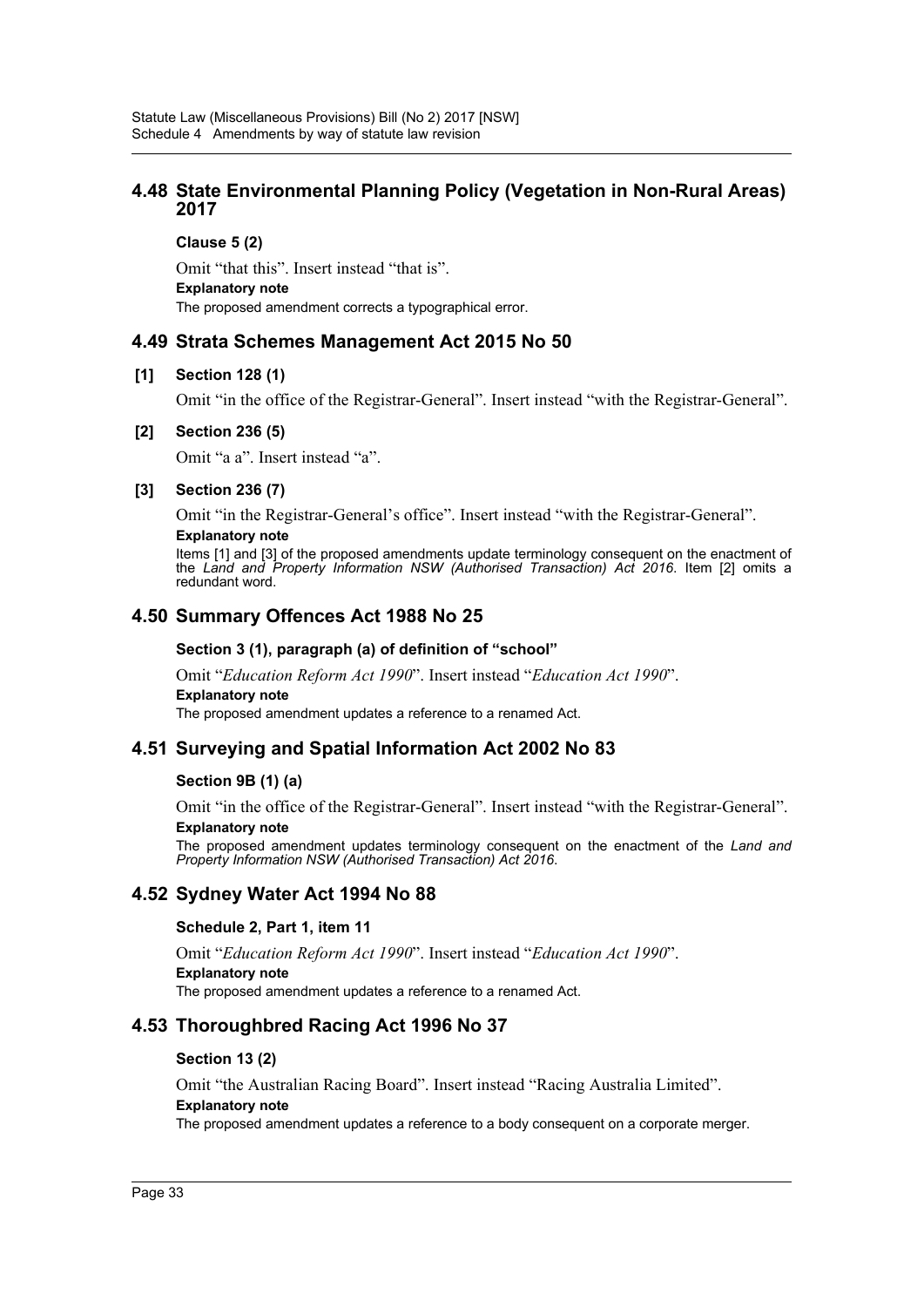## **4.54 Valuation of Land Act 1916 No 2**

### **Section 14E (1) (b)**

Omit "Chief Commissioner for Land Tax".

Insert instead "Chief Commissioner of State Revenue".

#### **Explanatory note**

The proposed amendment updates a reference to a tax officer responsible for the administration of taxation laws.

### **4.55 Water Management Act 2000 No 92**

#### **Schedule 1**

Omit "*Coleambally Irrigation Limited*".

Insert instead "*Coleambally Irrigation Co-operative Limited*". **Explanatory note** The proposed amendment corrects a reference to the name of a corporation.

### **4.56 Water (Part 2—General) Regulation 1997**

#### **Clause 27**

Insert after "Rail Corporation New South Wales":

NSW Trains

Sydney Trains

Residual Transport Corporation

#### **Explanatory note**

The proposed amendment updates the *Water (Part 2—General) Regulation 1997* to expressly include the names of certain transport entities that are deemed, by clause 1 of Schedule 2 to the *Transport Administration (General) Regulation 2013*, to be included in that Regulation.

### **4.57 Water (Part 5—Bore Licences) Regulation 1995**

#### **Clause 8**

Insert after "Rail Corporation New South Wales":

NSW Trains

Sydney Trains

Residual Transport Corporation

#### **Explanatory note**

The proposed amendment updates the *Water (Part 5—Bore Licenses) Regulation 1995* to expressly include the names of certain transport entities that are deemed, by clause 1 of Schedule 2 to the *Transport Administration (General) Regulation 2013*, to be included in that Regulation.

### **4.58 Water Sharing Plan for the Greater Metropolitan Region Unregulated River Water Sources 2011**

#### **Clause 56 (5A)**

Omit "Table B" wherever occurring. Insert instead "Table C".

#### **Explanatory note**

The proposed amendment corrects a cross-reference.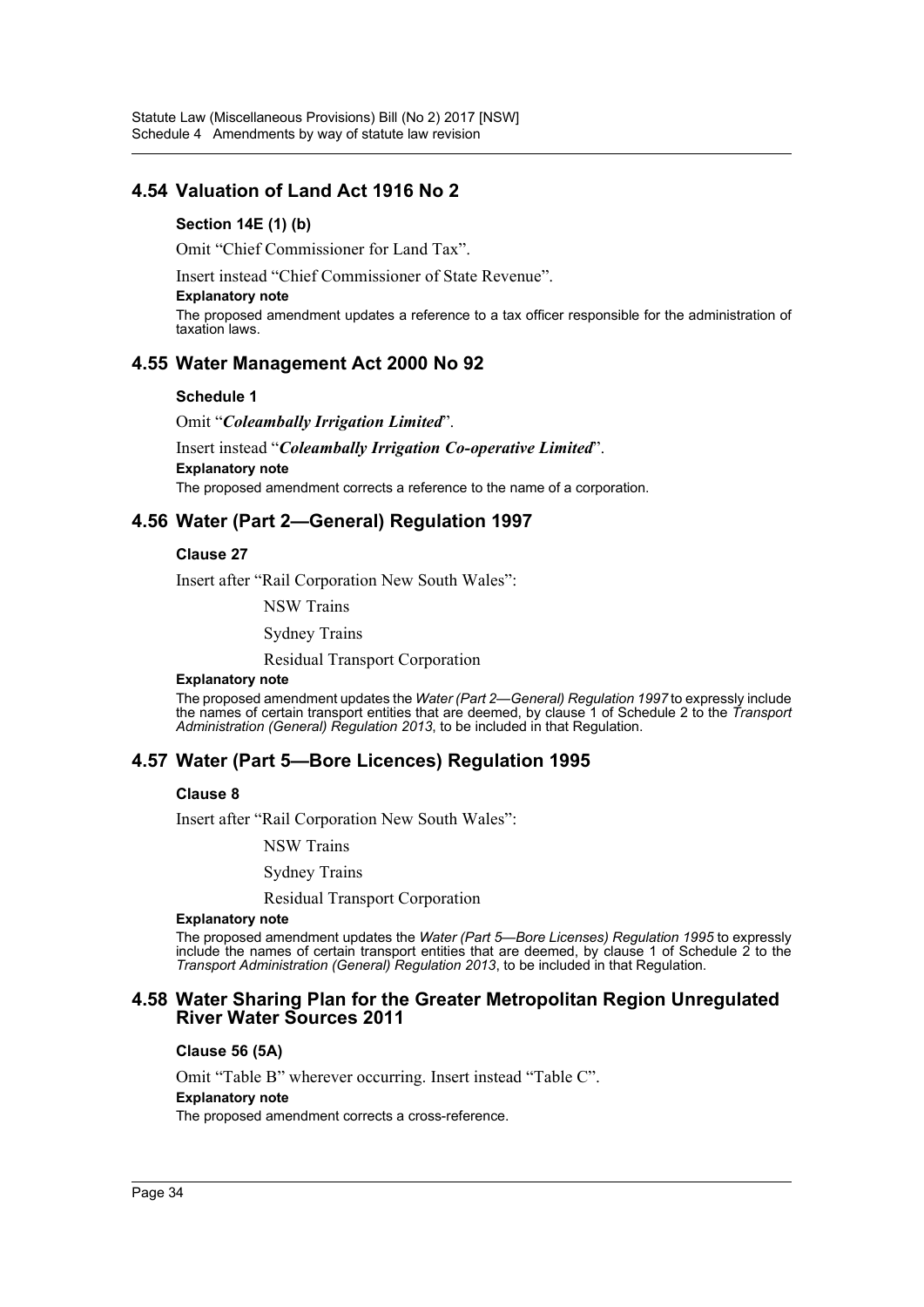# **4.59 Water Sharing Plan for the Hunter Regulated River Water Source 2016**

#### **Clause 62**

Renumber subclause (3) as subclause (2). **Explanatory note** The proposed amendment corrects numbering.

### **4.60 Water Sharing Plan for the Hunter Unregulated and Alluvial Water Sources 2009**

### **[1] Clauses 27, 30 and 32, notes**

Omit "licenced" wherever occurring. Insert instead "licensed".

### **[2] Clause 31**

Omit "that,". Insert instead "that".

### **[3] Clauses 39 (6) (a) and 70 (3)**

Omit "licenced" wherever occurring. Insert instead "licensed".

### **[4] Clause 44 (6)**

Omit "subclause 3 (a)". Insert instead "subclause (3) (a)".

**Explanatory note**

Items [1] and [3] of the proposed amendments correct a spelling error. Items [2] and [4] correct typographical errors.

### **4.61 Water Sharing Plan for the Nambucca Unregulated and Alluvial Water Sources 2016**

### **[1] Clause 43 (10)**

Omit "does". Insert instead "do".

### **[2] Schedule 1**

Omit "be from". Insert instead "be taken from". **Explanatory note** Item [1] of the proposed amendments correct a grammatical error. Item [2] inserts a missing word.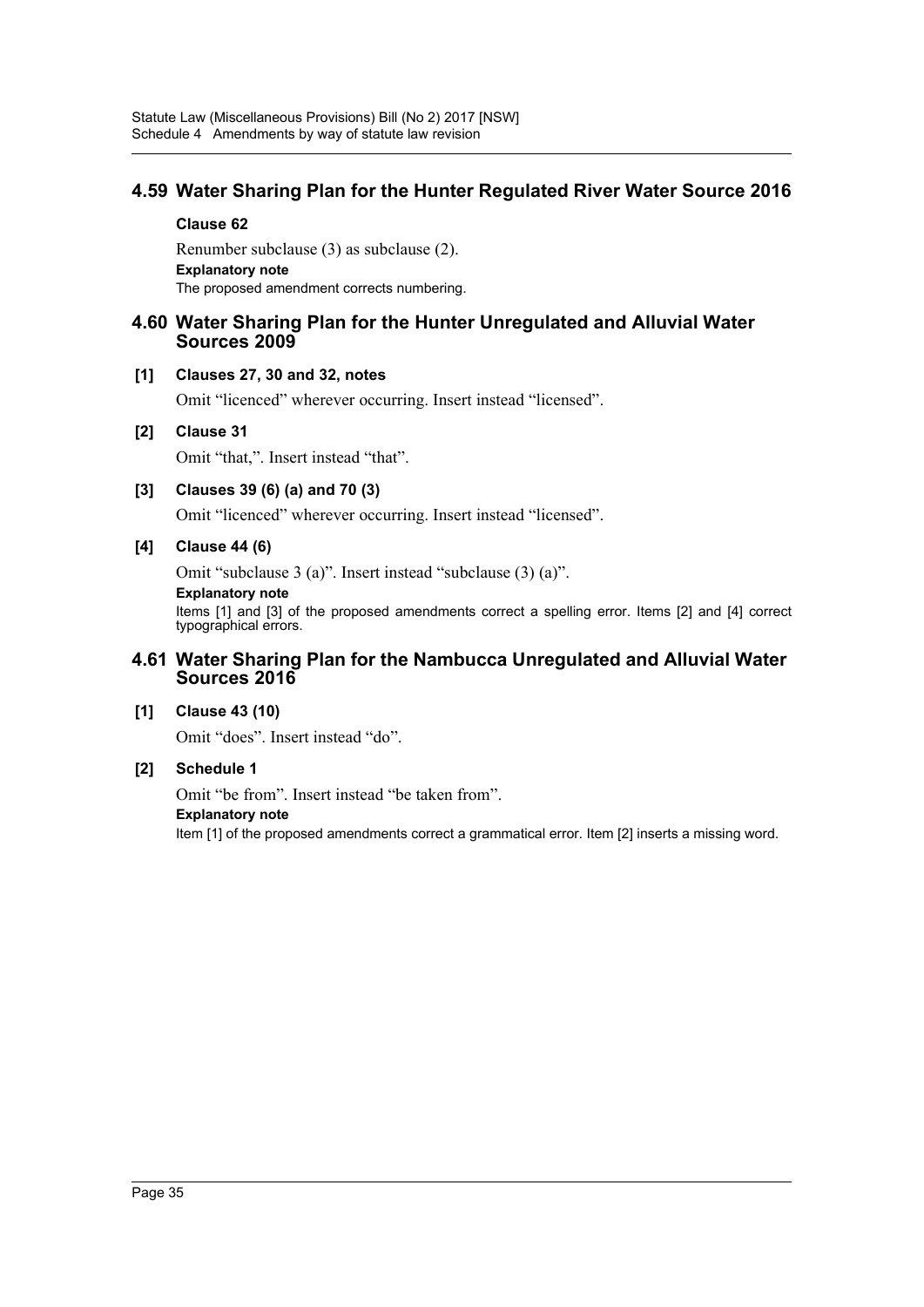# <span id="page-36-0"></span>**Schedule 5 Repeals**

### **1 Repeal of redundant Acts and provisions**

The following Acts, and provisions of an Act and an instrument, are repealed:

| <b>Act or instrument</b>                                                                | <b>Provisions repealed</b><br>Whole Act |  |
|-----------------------------------------------------------------------------------------|-----------------------------------------|--|
| <i>Appropriation Act 2016</i> No 30                                                     |                                         |  |
| Appropriation (Parliament) Act 2016 No 31                                               | Whole Act                               |  |
| Finances Adjustment Act 1932 No 27                                                      | Whole Act                               |  |
| National Parks and Wildlife Amendment (Jenolan Caves<br><i>Reserves) Act 2005</i> No 83 | Whole Act                               |  |
| Road Transport (Vehicle Registration) Regulation 2017                                   | Schedule 5                              |  |
| Snowy Hydro Corporatisation Amendment (Snowy Advisory<br>Committee) Act 2014 No 47      | Schedule 2                              |  |
| <i>Statute Law (Miscellaneous Provisions) Act 2016</i> No 27                            | Whole Act                               |  |
| <i>Statute Law (Miscellaneous Provisions) Act 2017</i> No 22                            | Whole Act                               |  |

### **2 Repeal of redundant provision of Aboriginal Land Rights Act 1983 No 42**

Section 165AA (2) (c) of the *Aboriginal Land Rights Act 1983* is repealed.

#### **Explanatory note**

Clause 2 repeals a redundant provision of the *Aboriginal Land Rights Act 1983*. The provision was inserted by the *Aboriginal Land Rights Amendment Act 2014* and depended for its operation on other amendments by that Act that were repealed, without being commenced, by the *Aboriginal Land Rights Amendment (Local Aboriginal Land Councils) Act 2017*.

#### **3 Repeal of Regulation and consequential amendment of Act**

(1) **Repeal of Government Insurance Office (Privatisation) (Savings and Transitional) Regulation (No 2) 1992**

The *Government Insurance Office (Privatisation) (Savings and Transitional) Regulation (No 2) 1992* is repealed.

#### (2) **Amendment of Motor Vehicles (Third Party Insurance) Act 1942 No 15**

Insert after section 45:

### **46 Construction of certain references to GIO**

- (1) A reference in section 14, 14A, 14C, 14D, 14E, 17, 18, 25, 26, 27 or 32 to the Government Insurance Office is taken to be a reference to the NSW Self Insurance Corporation.
- (2) Subsection (1) re-enacts (with minor modifications) clause 3 of the *Government Insurance Office (Privatisation) (Savings and Transitional) Regulation (No 2) 1992* and is a transferred provision to which section 30A of the *Interpretation Act 1987* applies.

#### **Explanatory note**

Clause 4 repeals the *Government Insurance Office (Privatisation) (Savings and Transitional) Regulation (No 2) 1992* and transfers the substance of a provision of that Regulation having possible ongoing effect into the *Motor Vehicles (Third Party Insurance) Act 1942*.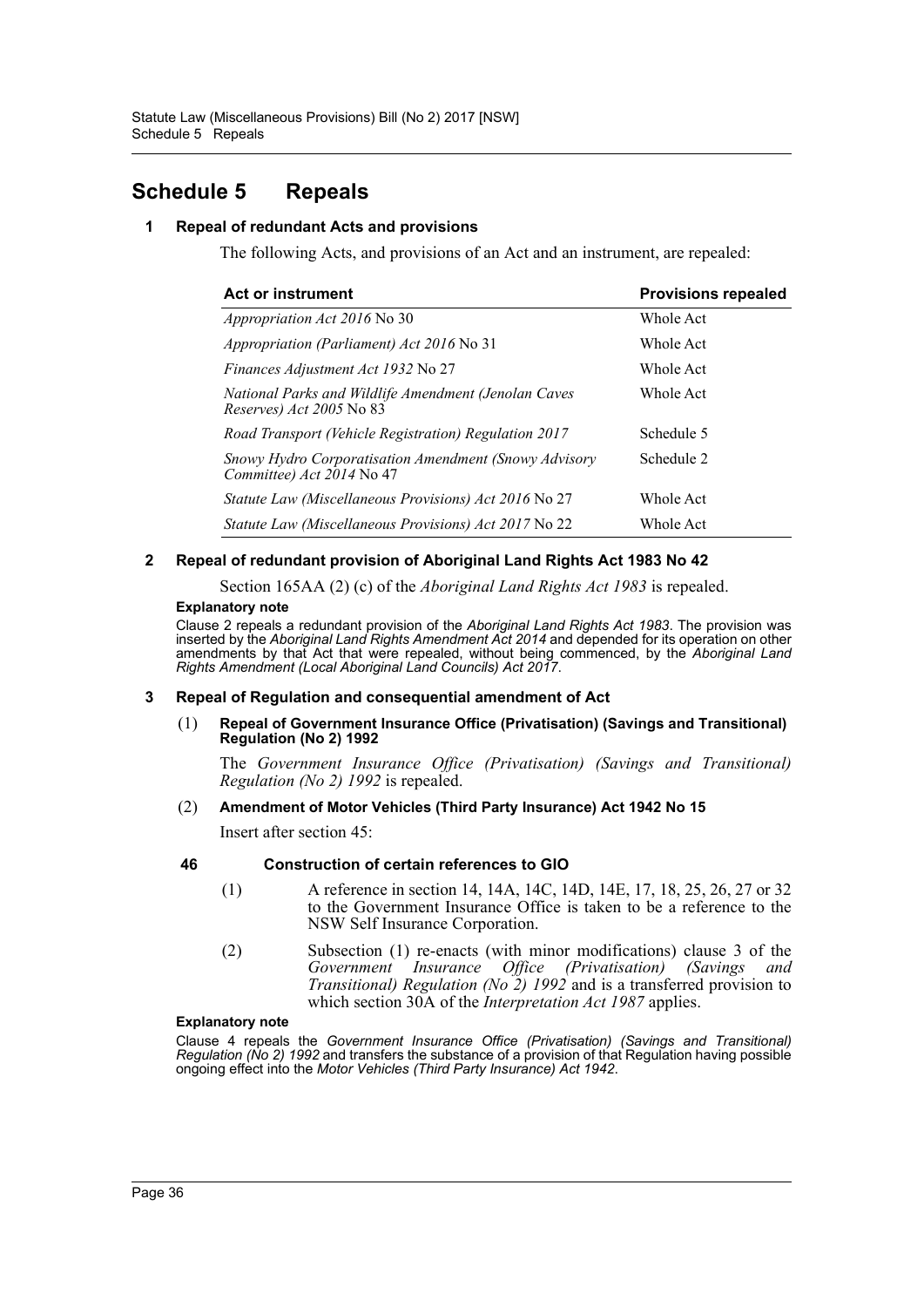# <span id="page-37-0"></span>**Schedule 6 General savings, transitional and other provisions**

#### **1 Effect of amendment of amending provisions**

- (1) An amendment made by Schedule 1 or 4 to an amending provision contained in an Act or instrument is, if the amending provision has commenced before the Schedule 1 or 4 amendment concerned, taken to have effect as from the commencement of the amending provision (whether or not the amending provision has been repealed).
- (2) In this clause:

*amending provision* means a provision of an Act or instrument that makes a direct amendment to an Act or instrument by:

- (a) the repeal or omission of matter contained in the amended Act or instrument without the insertion of any matter instead of the repealed or omitted matter, or
- (b) the omission of matter contained in the amended Act or instrument and the insertion of matter instead of the omitted matter, or
- (c) the insertion into the amended Act or instrument of matter, not being matter inserted instead of matter omitted from the Act or instrument.

#### **Explanatory note**

This clause ensures that an amendment made by the proposed Act to a repealing or amending provision of an Act or instrument will (if the repealing or amending provision commences before the amendment made by the proposed Act) be taken to have commenced on the date the repealing or amending provision commences.

#### **2 Effect of amendment or repeal on acts done or decisions made**

Except where it is expressly provided to the contrary, if this Act:

- (a) amends a provision of an Act or an instrument, or
- (b) repeals and re-enacts (with or without modification) a provision of an Act or an instrument,

any act done or decision made under the provision amended or repealed has effect after the amendment or repeal as if it had been done or made under the provision as so amended or repealed.

#### **Explanatory note**

This clause ensures that the amendment or repeal of a provision will not, unless expressly provided, vitiate any act done or decision made under the provision as in force before the amendment or repeal.

#### **3 Effect of amendment on instruments**

Except where expressly provided to the contrary, any instrument made under an Act amended by this Act, that is in force immediately before the commencement of the amendment, is taken to have been made under the Act as amended.

#### **Explanatory note**

This clause ensures that, unless expressly provided, any instrument that is in force and made under a provision of an Act that is amended or substituted by the proposed Act will be taken to have been made under the Act as amended.

#### **4 Revocation of repeal**

Section 29A of the *Interpretation Act 1987* applies to the repeal of Acts or instruments, or provisions of Acts or instruments, by this Act.

#### **Explanatory note**

The effect of this clause is to enable the Governor, by proclamation, to revoke the repeal of any Act or instrument, or any provision of any Act or instrument, by the proposed Act. The Act or provision the subject of the revocation of repeal is taken not to be, and never to have been, repealed.